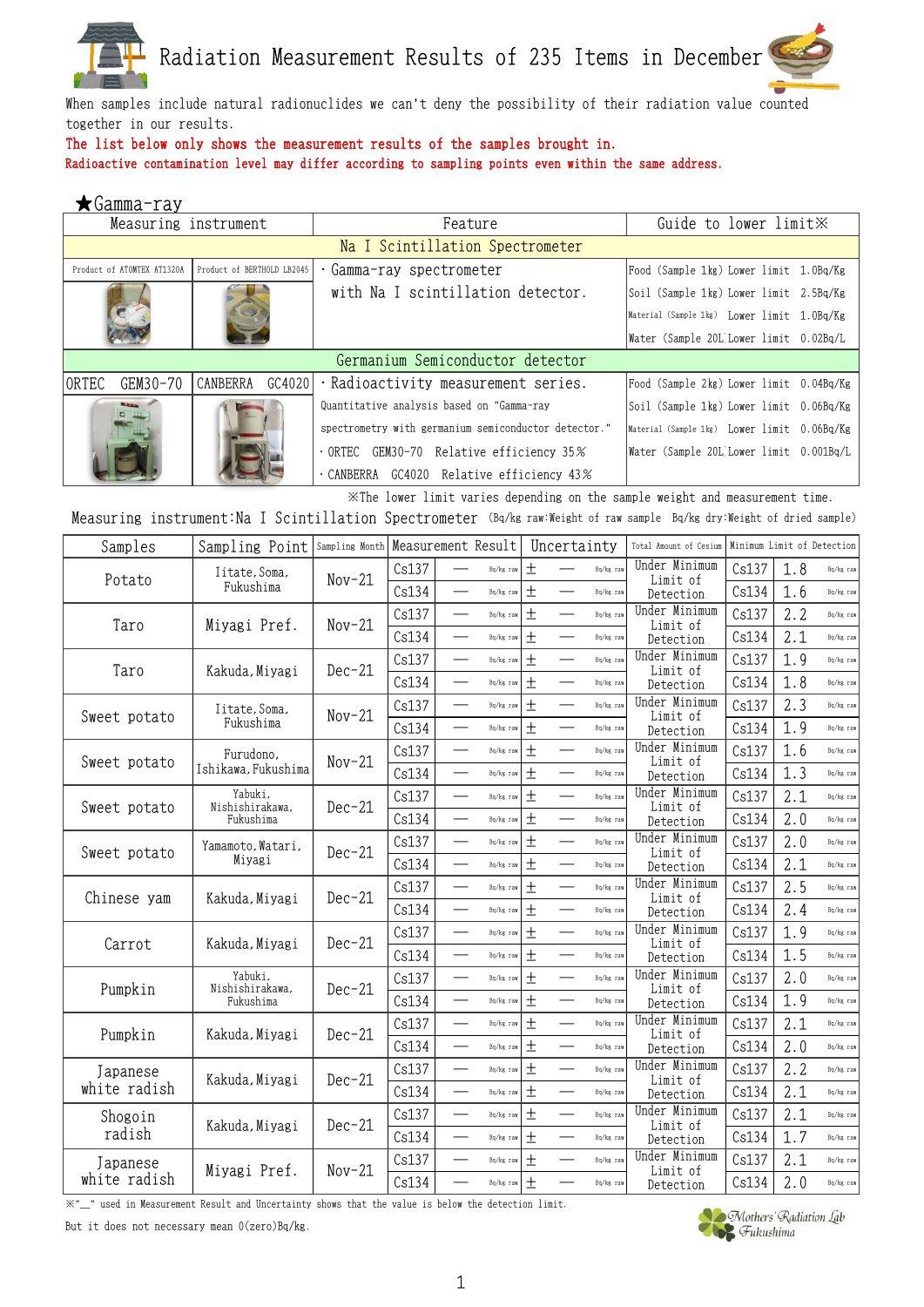(Bq/kg raw:Weight of raw sample Bq/kg dry:Weight of dried sample)

| Samples             | Sampling Point Sampling Month Measurement Result |          |       |                          |           |       | Uncertainty              |           | Total Amount of Cesium     | Minimum Limit of Detection |     |           |
|---------------------|--------------------------------------------------|----------|-------|--------------------------|-----------|-------|--------------------------|-----------|----------------------------|----------------------------|-----|-----------|
| Japanese            | Fukushima                                        |          | Cs137 |                          | Bq/kg raw | $\pm$ |                          | Bq/kg raw | Under Minimum              | Cs137                      | 2.3 | Bq/kg raw |
| red radish          | Pref.                                            | $Nov-21$ | Cs134 | $\overline{\phantom{0}}$ | Bq/kg raw | $\pm$ |                          | Bq/kg raw | Limit of<br>Detection      | Cs134                      | 2.2 | Bq/kg raw |
| Japanese            |                                                  |          | Cs137 |                          | Bq/kg raw | $\pm$ |                          | Bq/kg raw | Under Minimum              | Cs137                      | 2.2 | Bq/kg raw |
| red radish          | Kakuda, Miyagi                                   | $Dec-21$ | Cs134 | $\overline{\phantom{0}}$ | Bq/kg raw | $\pm$ |                          | Bq/kg raw | Limit of<br>Detection      | Cs134                      | 2.0 | Bq/kg raw |
| Japanese white      |                                                  |          | Cs137 |                          | Bq/kg raw | $\pm$ |                          | Bq/kg raw | Under Minimum              | Cs137                      | 1.8 | Bq/kg raw |
| radish(leaves)      | Tairahirakubo,<br>Iwaki                          | $Dec-21$ | Cs134 |                          | Bq/kg raw | $\pm$ |                          | Bq/kg raw | Limit of                   | Cs134                      | 1.6 | Bq/kg raw |
|                     |                                                  |          |       | $\overline{\phantom{0}}$ |           |       |                          |           | Detection<br>Under Minimum |                            | 2.1 |           |
| Cucumber            | Kakuda, Miyagi                                   | $Dec-21$ | Cs137 |                          | Bq/kg raw | $\pm$ |                          | Bq/kg raw | Limit of                   | Cs137                      |     | Bq/kg raw |
|                     |                                                  |          | Cs134 |                          | Bq/kg raw | $\pm$ |                          | Bq/kg raw | Detection                  | Cs134                      | 1.7 | Bq/kg raw |
| Green pepper        | Kakuda, Miyagi                                   | $Dec-21$ | Cs137 | $\overline{\phantom{0}}$ | Bq/kg raw | $\pm$ | $\overline{\phantom{0}}$ | Bq/kg raw | Under Minimum<br>Limit of  | Cs137                      | 2.3 | Bq/kg raw |
|                     |                                                  |          | Cs134 |                          | Bq/kg raw | $\pm$ |                          | Bq/kg raw | Detection                  | Cs134                      | 2.5 | Bq/kg raw |
| Cabbage             | Iitate, Soma,                                    | $Nov-21$ | Cs137 | $\overline{\phantom{a}}$ | Bq/kg raw | $\pm$ | $\overline{\phantom{0}}$ | Bq/kg raw | Under Minimum<br>Limit of  | Cs137                      | 2.8 | Bq/kg raw |
|                     | Fukushima                                        |          | Cs134 |                          | Bq/kg raw | $\pm$ |                          | Bq/kg raw | Detection                  | Cs134                      | 2.6 | Bq/kg raw |
|                     |                                                  |          | Cs137 |                          | Bq/kg raw | $\pm$ |                          | Bq/kg raw | Under Minimum              | Cs137                      | 2.7 | Bq/kg raw |
| Cabbage             | Kakuda, Miyagi                                   | $Dec-21$ | Cs134 |                          | Bq/kg raw | $\pm$ |                          | Bq/kg raw | Limit of<br>Detection      | Cs134                      | 2.6 | Bq/kg raw |
| Chinese             | Fukushima                                        |          | Cs137 |                          | Bq/kg raw | $\pm$ |                          | Bq/kg raw | Under Minimum              | Cs137                      | 2.7 | Bq/kg raw |
| cabbage             | Pref.                                            | $Nov-21$ | Cs134 | $\overline{\phantom{0}}$ | Bq/kg raw | $\pm$ |                          | Bq/kg raw | Limit of<br>Detection      | Cs134                      | 2.5 | Bq/kg raw |
|                     |                                                  |          | Cs137 |                          | Bq/kg raw | $\pm$ |                          | Bq/kg raw | Under Minimum              | Cs137                      | 2.7 | Bq/kg raw |
| Broccoli            | Minamisoma,<br>Fukushima                         | $Nov-21$ | Cs134 | $\overline{\phantom{0}}$ | Bq/kg raw | $\pm$ | $\overline{\phantom{0}}$ | Bq/kg raw | Limit of                   | Cs134                      | 2.5 | Bq/kg raw |
|                     |                                                  |          |       |                          |           | $\pm$ |                          | Bq/kg raw | Detection<br>Under Minimum | Cs137                      | 3.2 | Bq/kg raw |
| Spinach             | Fukushima<br>Pref.                               | $Nov-21$ | Cs137 |                          | Bq/kg raw |       |                          |           | Limit of                   |                            |     |           |
|                     |                                                  |          | Cs134 |                          | Bq/kg raw | $\pm$ |                          | Bq/kg raw | Detection<br>Under Minimum | Cs134                      | 3.0 | Bq/kg raw |
| Spinach             | Kakuda, Miyagi                                   | $Dec-21$ | Cs137 |                          | Bq/kg raw | $\pm$ |                          | Bq/kg raw | Limit of                   | Cs137                      | 1.6 | Bq/kg raw |
|                     |                                                  |          | Cs134 |                          | Bq/kg raw | $\pm$ |                          | Bq/kg raw | Detection                  | Cs134                      | 1.3 | Bq/kg raw |
| Spinach             | Ibaraki Pref.                                    | $Dec-21$ | Cs137 | $\overline{\phantom{0}}$ | Bq/kg raw | $\pm$ |                          | Bq/kg raw | Under Minimum<br>Limit of  | Cs137                      | 4.4 | Bq/kg raw |
|                     |                                                  |          | Cs134 |                          | Bq/kg raw | 土     |                          | Bq/kg raw | Detection                  | Cs134                      | 4.2 | Bq/kg raw |
|                     |                                                  |          | Cs137 | $\overline{\phantom{0}}$ | Bq/kg raw | $\pm$ | $\overline{\phantom{0}}$ | Bq/kg raw | Under Minimum              | Cs137                      | 2.0 | Bq/kg raw |
| Spinach             | Gunma Pref.                                      | $Dec-21$ | Cs134 |                          | Bq/kg raw | $\pm$ | $\overline{\phantom{0}}$ | Bq/kg raw | Limit of<br>Detection      | Cs134                      | 1.6 | Bq/kg raw |
| Japanese            |                                                  |          | Cs137 |                          | Bq/kg raw | $\pm$ |                          | Bq/kg raw | Under Minimum              | Cs137                      | 4.1 | Bq/kg raw |
| mustard spinach     | Kakuda, Miyagi                                   | $Dec-21$ | Cs134 |                          | Bq/kg raw | $\pm$ |                          | Bq/kg raw | Limit of<br>Detection      | Cs134                      | 3.3 | Bq/kg raw |
| Garland             | Fukushima                                        |          | Cs137 |                          | Bq/kg raw | $\pm$ |                          | Bq/kg raw | Under Minimum              | Cs137                      | 4.1 | Bq/kg raw |
| chrysanthemum       | Pref.                                            | $Nov-21$ | Cs134 |                          | Bq/kg raw | $\pm$ |                          | Bq/kg raw | Limit of                   | Cs134                      | 3.9 | Bq/kg raw |
|                     |                                                  |          | Cs137 |                          | Bq/kg raw | $\pm$ |                          | Bq/kg raw | Detection<br>Under Minimum | Cs137                      | 2.5 | Bq/kg raw |
| Japanese<br>parsley | Fukushima<br>Pref.                               | $Dec-21$ |       |                          |           |       |                          |           | Limit of                   |                            |     |           |
|                     |                                                  |          | Cs134 |                          | Bq/kg raw | $\pm$ |                          | Bq/kg raw | Detection<br>Under Minimum | Cs134                      | 2.1 | Bq/kg raw |
| Mirliton            | Naraha, Futaba,<br>Fukushima                     | $Nov-21$ | Cs137 |                          | Bq/kg raw | $\pm$ | $\overline{\phantom{0}}$ | Bq/kg raw | Limit of                   | Cs137                      | 1.7 | Bq/kg raw |
|                     |                                                  |          | Cs134 |                          | Bq/kg raw | $\pm$ |                          | Bq/kg raw | Detection                  | Cs134                      | 1.4 | Bq/kg raw |
| Burdock             | Shinchi, Soma,                                   | $Nov-21$ | Cs137 | $\overline{\phantom{0}}$ | Bq/kg raw | $\pm$ |                          | Bq/kg raw | Under Minimum<br>Limit of  | Cs137                      | 2.8 | Bq/kg raw |
|                     | Fukushima                                        |          | Cs134 | $\overline{\phantom{0}}$ | Bq/kg raw | $\pm$ | $\overline{\phantom{0}}$ | Bq/kg raw | Detection                  | Cs134                      | 2.3 | Bq/kg raw |
| Burdock             | Kakuda, Miyagi                                   | $Dec-21$ | Cs137 |                          | Bq/kg raw | $\pm$ |                          | Bq/kg raw | Under Minimum<br>Limit of  | Cs137                      | 1.7 | Bq/kg raw |
|                     |                                                  |          | Cs134 | $\overline{\phantom{0}}$ | Bq/kg raw | $\pm$ |                          | Bq/kg raw | Detection                  | Cs134                      | 1.4 | Bq/kg raw |
|                     |                                                  |          | Cs137 | $\overline{\phantom{0}}$ | Bq/kg raw | $\pm$ |                          | Bq/kg raw | Under Minimum              | Cs137                      | 1.8 | Bq/kg raw |
| Yacon               | Kakuda, Miyagi                                   | $Dec-21$ | Cs134 |                          | Bq/kg raw | $\pm$ | $\overline{\phantom{0}}$ | Bq/kg raw | Limit of<br>Detection      | Cs134                      | 1.5 | Bq/kg raw |
|                     | Yabuki,                                          |          | Cs137 | $\qquad \qquad$          | Bq/kg raw | $\pm$ |                          | Bq/kg raw | Under Minimum              | Cs137                      | 1.2 | Bq/kg raw |
| Salted Ume          | Nishishirakawa,<br>Fukushima                     | $Dec-21$ | Cs134 |                          | Bq/kg raw | $\pm$ |                          | Bq/kg raw | Limit of<br>Detection      | Cs134                      | 1.0 | Bq/kg raw |
|                     | Yabuki,                                          |          | Cs137 |                          | Bq/kg raw | $\pm$ |                          | Bq/kg raw | Under Minimum              | Cs137                      | 1.8 | Bq/kg raw |
| Azuki bean          | Nishishirakawa,                                  | $Dec-21$ |       |                          |           |       |                          |           | Limit of                   |                            |     |           |
|                     | Fukushima                                        |          | Cs134 |                          | Bq/kg raw | $\pm$ | $\overline{\phantom{0}}$ | Bq/kg raw | Detection<br>Under Minimum | Cs134                      | 1.7 | Bq/kg raw |
| Yam bulblet         | Date, Fukushima                                  | $Dec-21$ | Cs137 | $\overline{\phantom{0}}$ | Bq/kg raw | $\pm$ | $\overline{\phantom{0}}$ | Bq/kg raw | Limit of                   | Cs137                      | 1.6 | Bq/kg raw |
|                     |                                                  |          | Cs134 |                          | Bq/kg raw | $\pm$ |                          | Bq/kg raw | Detection                  | Cs134                      | 1.3 | Bq/kg raw |
| Yam bulblet         | Kunimi, Date,                                    | $Dec-21$ | Cs137 | $\overline{\phantom{0}}$ | Bq/kg raw | $\pm$ | $\overline{\phantom{0}}$ | Bq/kg raw | Under Minimum<br>Limit of  | Cs137                      | 1.8 | Bq/kg raw |
|                     | Fukushima                                        |          | Cs134 |                          | Bq/kg raw | $\pm$ |                          | Bq/kg raw | Detection                  | Cs134                      | 1.4 | Bq/kg raw |

※"\_" used in Measurement Result and Uncertainty shows that the value is below the detection limit.

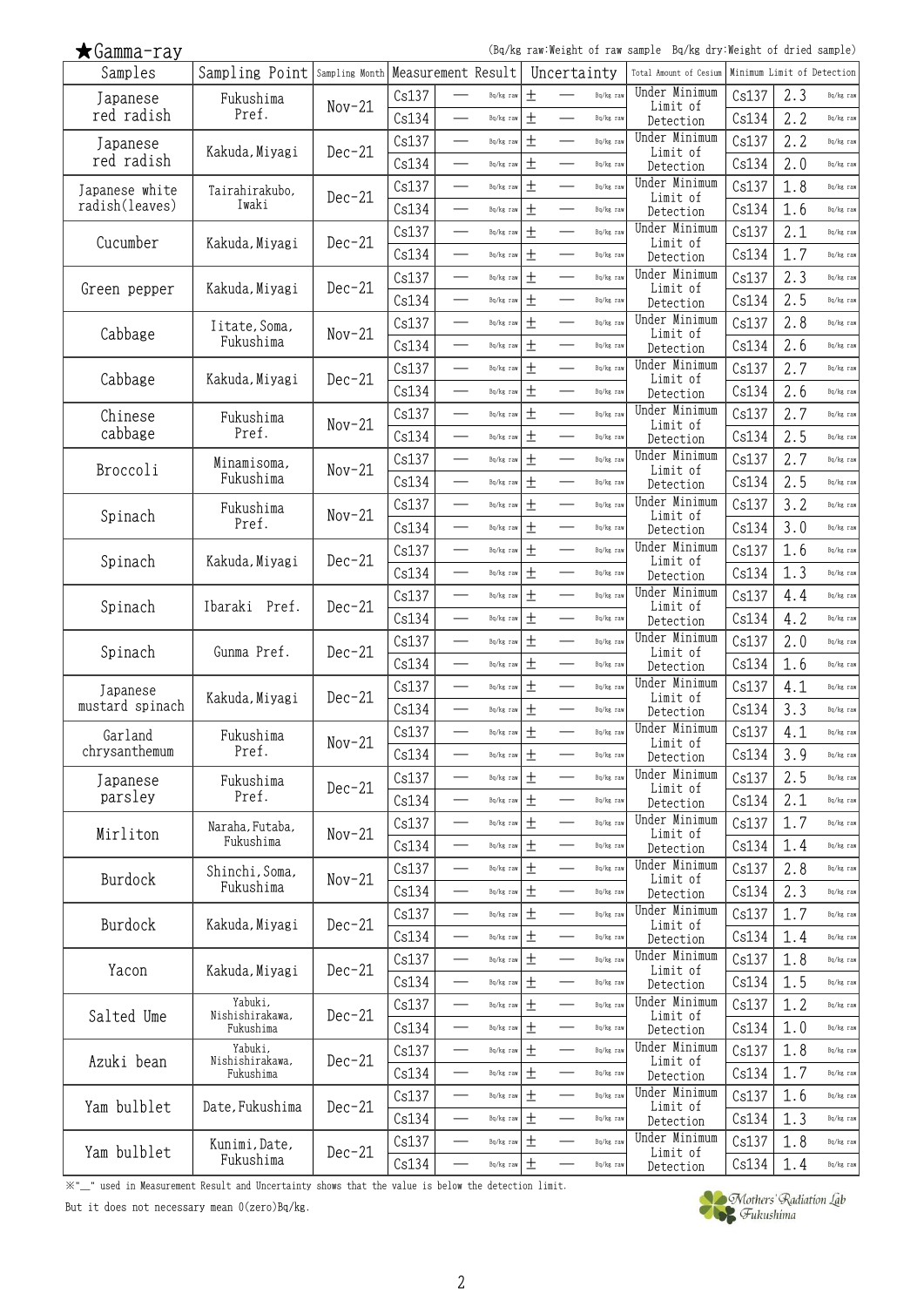(Bq/kg raw:Weight of raw sample Bq/kg dry:Weight of dried sample)

| Samples                          | Sampling Point Sampling Month Measurement Result |          |       |                          |           |              | Uncertainty              |           | Total Amount of Cesium     | Minimum Limit of Detection |     |           |
|----------------------------------|--------------------------------------------------|----------|-------|--------------------------|-----------|--------------|--------------------------|-----------|----------------------------|----------------------------|-----|-----------|
|                                  | Tairahirakubo,                                   | $Nov-21$ | Cs137 |                          | Bq/kg raw | $\mathrm{+}$ |                          | Bq/kg raw | Under Minimum<br>Limit of  | Cs137                      | 2.1 | Bq/kg raw |
| Apple(pulp)                      | Iwaki                                            |          | Cs134 | $\overline{\phantom{0}}$ | Bq/kg raw | 土            | $\overline{\phantom{0}}$ | Bq/kg raw | Detection                  | Cs134                      | 1.7 | Bq/kg raw |
|                                  | Kagamiishi, Iwase,                               |          | Cs137 |                          | Bq/kg raw | $\pm$        |                          | Bq/kg raw | Under Minimum              | Cs137                      | 2.1 | Bq/kg raw |
| Apple(pulp)                      | Fukushima                                        | $Dec-21$ | Cs134 |                          | Bq/kg raw | $\pm$        |                          | Bq/kg raw | Limit of<br>Detection      | Cs134                      | 2.0 | Bq/kg raw |
| Apple                            | Kagamiishi, Iwase,                               |          | Cs137 |                          | Bq/kg raw | $\pm$        |                          | Bq/kg raw | Under Minimum              | Cs137                      | 1.4 | Bq/kg raw |
| (peel, core)                     | Fukushima                                        | $Dec-21$ | Cs134 |                          | Bq/kg raw | $\pm$        |                          | Bq/kg raw | Limit of<br>Detection      | Cs134                      | 1.2 | Bq/kg raw |
|                                  |                                                  |          | Cs137 | $\overline{\phantom{0}}$ | Bq/kg raw | 土            | $\equiv$                 | Bq/kg raw | Under Minimum              | Cs137                      | 2.0 | Bq/kg raw |
| Apple(pulp)                      | Marumori,<br>Igu, Miyagi                         | $Dec-21$ | Cs134 |                          | Bq/kg raw | 土            |                          | Bq/kg raw | Limit of                   | Cs134                      | 1.9 | Bq/kg raw |
|                                  |                                                  |          | Cs137 | $\overline{\phantom{0}}$ |           | $\pm$        | $\overline{\phantom{0}}$ | Bq/kg raw | Detection<br>Under Minimum | Cs137                      | 1.4 | Bq/kg raw |
| Pear                             | Yamagata<br>Pref.                                | $0ct-21$ |       |                          | Bq/kg raw |              |                          |           | Limit of                   |                            |     |           |
|                                  |                                                  |          | Cs134 |                          | Bq/kg raw | 土            |                          | Bq/kg raw | Detection                  | Cs134                      | 1.1 | Bq/kg raw |
| Persimmon                        | Namie, Futaba,                                   | $Nov-21$ | Cs137 | 5.2                      | Bq/kg raw | 土            | 2.1                      | Bq/kg raw | 5.2                        | Cs137                      | 1.8 | Bq/kg raw |
|                                  | Fukushima                                        |          | Cs134 |                          | Bq/kg raw | $\pm$        |                          | Bq/kg raw |                            | Cs134                      | 1.8 | Bq/kg raw |
| Persimmon                        | Onami, Fukushima,                                | $Nov-21$ | Cs137 | 6.5                      | Bq/kg raw | $\pm$        | 1.8                      | Bq/kg raw | 6.5                        | Cs137                      | 1.5 | Bq/kg raw |
|                                  | Fukushima Pref.                                  |          | Cs134 |                          | Bq/kg raw | $\pm$        |                          | Bq/kg raw |                            | Cs134                      | 1.2 | Bq/kg raw |
| Persimmon                        | Kori, Date,                                      | $Dec-21$ | Cs137 |                          | Bq/kg raw | 土            |                          | Bq/kg raw | Under Minimum<br>Limit of  | Cs137                      | 1.7 | Bq/kg raw |
|                                  | Fukushima.                                       |          | Cs134 |                          | Bq/kg raw | 土            |                          | Bq/kg raw | Detection                  | Cs134                      | 1.6 | Bq/kg raw |
|                                  | Marumori,                                        |          | Cs137 |                          | Bq/kg raw | 土            |                          | Bq/kg raw | Under Minimum<br>Limit of  | Cs137                      | 1.7 | Bq/kg raw |
| Persimmon                        | Igu, Miyagi                                      | $Dec-21$ | Cs134 | $\overline{\phantom{0}}$ | Bq/kg raw | $\pm$        |                          | Bq/kg raw | Detection                  | Cs134                      | 1.6 | Bq/kg raw |
| Dried                            | Date,                                            |          | Cs137 |                          | Bq/kg raw | 土            |                          | Bq/kg raw | Under Minimum              | Cs137                      | 1.4 | Bq/kg raw |
| persimmon                        | Fukushima                                        | $Dec-21$ | Cs134 | $\overline{\phantom{0}}$ | Bq/kg raw | $\pm$        | $\overline{\phantom{0}}$ | Bq/kg raw | Limit of<br>Detection      | Cs134                      | 1.0 | Bq/kg raw |
|                                  | Namie, Futaba,                                   |          | Cs137 | 51.7                     | Bq/kg raw | $\pm$        | 10.3                     | Bq/kg raw |                            | Cs137                      | 2.9 | Bq/kg raw |
| Yuzu                             | Fukushima                                        | $Nov-21$ | Cs134 |                          | Bq/kg raw | $\pm$        |                          | Bq/kg raw | 51.7                       | Cs134                      | 2.8 | Bq/kg raw |
|                                  |                                                  |          | Cs137 | $\overline{\phantom{0}}$ | Bq/kg raw | $\pm$        |                          | Bq/kg raw | Under Minimum              | Cs137                      | 2.0 | Bq/kg raw |
| Yuzu                             | Nakanosaku,<br>Iwaki                             | $Nov-21$ | Cs134 |                          | Bq/kg raw | 土            |                          | Bq/kg raw | Limit of                   | Cs134                      | 1.9 | Bq/kg raw |
|                                  |                                                  |          | Cs137 | $\overline{\phantom{0}}$ | Bq/kg raw | $\pm$        | $\overline{\phantom{0}}$ | Bq/kg raw | Detection<br>Under Minimum | Cs137                      | 1.6 | Bq/kg raw |
| Yuzu                             | Nakanosaku,<br>Iwaki                             | $Nov-21$ |       |                          |           | 土            |                          |           | Limit of                   |                            |     |           |
|                                  |                                                  |          | Cs134 |                          | Bq/kg raw |              |                          | Bq/kg raw | Detection<br>Under Minimum | Cs134                      | 1.5 | Bq/kg raw |
| Yuzu                             | Kakuda, Miyagi                                   | $Dec-21$ | Cs137 | $\overline{\phantom{0}}$ | Bq/kg raw | $\pm$        |                          | Bq/kg raw | Limit of                   | Cs137                      | 2.2 | Bq/kg raw |
|                                  |                                                  |          | Cs134 |                          | Bq/kg raw | 土            |                          | Bq/kg raw | Detection                  | Cs134                      | 2.0 | Bq/kg raw |
| Chinese citron                   | Kashima,Iwaki                                    | $Nov-21$ | Cs137 |                          | Bq/kg raw | $\pm$        |                          | Bq/kg raw | Under Minimum<br>Limit of  | Cs137                      | 1.9 | Bq/kg raw |
|                                  |                                                  |          | Cs134 |                          | Bq/kg raw | 土            |                          | Bq/kg raw | Detection                  | Cs134                      | 1.8 | Bq/kg raw |
| Kiwi fruit                       | Tairahirakubo,                                   | $Dec-21$ | Cs137 |                          | Bq/kg raw | 土            |                          | Bq/kg raw | Under Minimum<br>Limit of  | Cs137                      | 1.6 | Bq/kg raw |
|                                  | Iwaki                                            |          | Cs134 |                          | Bq/kg raw | 土            |                          | Bq/kg raw | Detection                  | Cs134                      | 1.3 | Bq/kg raw |
| Kiwi fruit                       | Yabuki,<br>Nishishirakawa,                       | $Dec-21$ | Cs137 |                          | Bq/kg raw | $\pm$        |                          | Bq/kg raw | Under Minimum<br>Limit of  | Cs137                      | 1.6 | Bq/kg raw |
|                                  | Fukushima                                        |          | Cs134 | $\overline{\phantom{0}}$ | Bq/kg raw | $\pm$        |                          | Bq/kg raw | Detection                  | Cs134                      | 1.6 | Bq/kg raw |
| Kiwi fruit                       | Kakuda, Miyagi                                   | $Dec-21$ | Cs137 |                          | Bq/kg raw | 土            |                          | Bq/kg raw | Under Minimum<br>Limit of  | Cs137                      | 1.2 | Bq/kg raw |
|                                  |                                                  |          | Cs134 | $\overline{\phantom{0}}$ | Bq/kg raw | $\pm$        |                          | Bq/kg raw | Detection                  | Cs134                      | 1.0 | Bq/kg raw |
|                                  | Onahamashimokajiro,                              |          | Cs137 | 134.0                    | Bq/kg raw | 土            | 27.0                     | Bq/kg raw |                            | Cs137                      | 4.0 | Bq/kg raw |
| Boar(heart)                      | Iwaki                                            | $Dec-21$ | Cs134 |                          | Bq/kg raw | $\pm$        |                          | Bq/kg raw | 134.0                      | Cs134                      | 3.3 | Bq/kg raw |
|                                  | Onahamashimokajiro,                              |          | Cs137 | 100.0                    | Bq/kg raw | 土            | 20.0                     | Bq/kg raw |                            | Cs137                      | 3.0 | Bq/kg raw |
| Boar(liver)                      | Iwaki                                            | $Dec-21$ | Cs134 | $\overline{\phantom{0}}$ | Bq/kg raw | 土            |                          | Bq/kg raw | 100.0                      | Cs134                      | 2.8 | Bq/kg raw |
| Shiitake                         |                                                  |          | Cs137 | $\overline{\phantom{0}}$ | Bq/kg raw | $\pm$        |                          | Bq/kg raw | Under Minimum              | Cs137                      | 2.1 | Bq/kg raw |
| mushroom                         | Iwaki City                                       | $Dec-21$ | Cs134 |                          | Bq/kg raw | 土            |                          | Bq/kg raw | Limit of<br>Detection      | Cs134                      | 1.6 | Bq/kg raw |
| Shitake mushroom                 |                                                  |          | Cs137 |                          | Bq/kg raw | $\pm$        |                          | Bq/kg raw | Under Minimum              | Cs137                      | 3.2 | Bq/kg raw |
| grown in                         | Shirakawa,<br>Fukushima                          | $Dec-21$ | Cs134 | $\overline{\phantom{0}}$ | Bq/kg raw | 土            |                          | Bq/kg raw | Limit of                   | Cs134                      | 3.0 | Bq/kg raw |
| bacteria-bed<br>Shitake mushroom | Yabuki,                                          |          |       |                          |           |              |                          |           | Detection                  |                            |     |           |
| grown in                         | Nishishirakawa,                                  | $Dec-21$ | Cs137 | 4.9                      | Bq/kg raw | 土            | 2.3                      | Bq/kg raw | 4.9                        | Cs137                      | 3.4 | Bq/kg raw |
| bacteria-bed                     | Fukushima                                        |          | Cs134 |                          | Bq/kg raw | 土            |                          | Bq/kg raw | Under Minimum              | Cs134                      | 3.2 | Bq/kg raw |
| Nameko mushroom                  | Kakuda, Miyagi                                   | $Dec-21$ | Cs137 |                          | Bq/kg raw | $\pm$        |                          | Bq/kg raw | Limit of                   | Cs137                      | 3.3 | Bq/kg raw |
|                                  |                                                  |          | Cs134 |                          | Bq/kg raw | $\pm$        |                          | Bq/kg raw | Detection                  | Cs134                      | 3.1 | Bq/kg raw |

※"\_" used in Measurement Result and Uncertainty shows that the value is below the detection limit.

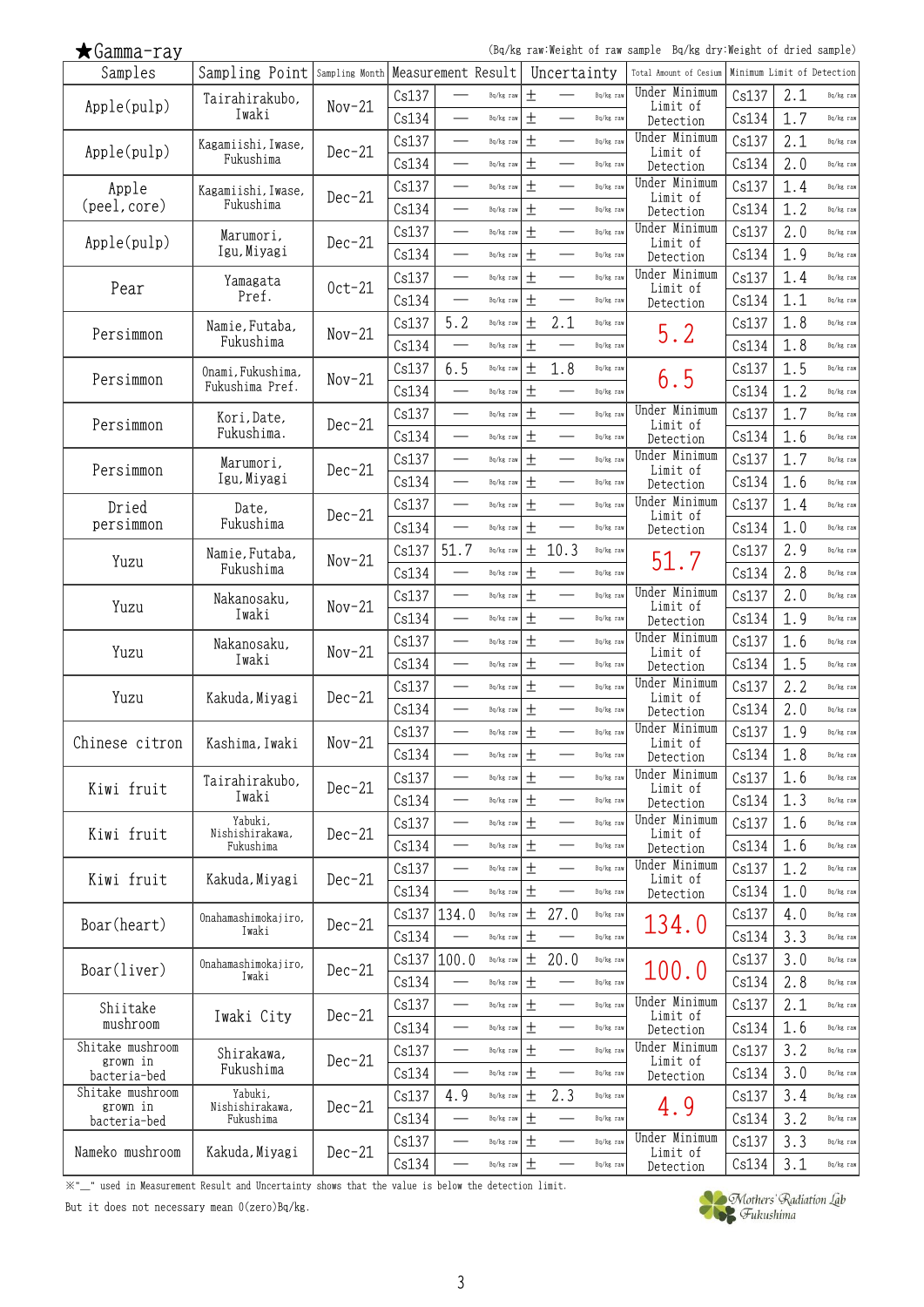(Bq/kg raw:Weight of raw sample Bq/kg dry:Weight of dried sample)

| Samples                               | Sampling Point   Sampling Month   Measurement Result |          |       |                          |           |        | Uncertainty              |           | Total Amount of Cesium    |       | Minimum Limit of Detection |           |
|---------------------------------------|------------------------------------------------------|----------|-------|--------------------------|-----------|--------|--------------------------|-----------|---------------------------|-------|----------------------------|-----------|
| Nameko mushroom                       | Tanagura,<br>Higashishirakawa,                       | $Dec-21$ | Cs137 |                          | Bq/kg raw | $^{+}$ |                          | Bq/kg raw | Under Minimum<br>Limit of | Cs137 | 2.8                        | Bq/kg raw |
|                                       | Fukushima                                            |          | Cs134 |                          | Bq/kg raw | $\pm$  |                          | Bq/kg raw | Detection                 | Cs134 | 2.3                        | Bq/kg raw |
|                                       |                                                      |          | Cs137 |                          | Bq/kg raw | $\pm$  |                          | Bq/kg raw | Under Minimum             | Cs137 | 1.3                        | Bq/kg raw |
| Oyster mushroom                       | Kakuda, Miyagi                                       | $Dec-21$ | Cs134 |                          | Bq/kg raw | $\pm$  |                          | Bq/kg raw | Limit of<br>Detection     | Cs134 | 1.1                        | Bq/kg raw |
| Wood ear                              | Kori, Date,                                          |          | Cs137 | 18.9                     | Bq/kg raw | $\pm$  | 5.3                      | Bq/kg raw |                           | Cs137 | 5.5                        | Bq/kg raw |
| mushroom(dried)                       | Fukushima.                                           | $Dec-21$ | Cs134 |                          | Bq/kg raw | 土      |                          | Bq/kg raw | 18.9                      | Cs134 | 4.4                        | Bq/kg raw |
|                                       | Matsukawa,                                           |          | Cs137 | $\overline{\phantom{0}}$ | Bq/kg raw | $\pm$  |                          | Bq/kg raw | Under Minimum             | Cs137 | 2.4                        | Bq/kg raw |
| Egg                                   | Fukushima,<br>Fukushima Pref.                        | $Dec-21$ | Cs134 |                          | Bq/kg raw | 土      |                          | Bq/kg raw | Limit of<br>Detection     | Cs134 | 2.0                        | Bq/kg raw |
| Green tea                             |                                                      |          | Cs137 | $\overline{\phantom{0}}$ | Bq/kg raw | $\pm$  | $\overline{\phantom{0}}$ | Bq/kg raw | Under Minimum             | Cs137 | 4.1                        | Bq/kg raw |
| (leaves)                              | Kyoto Pref.                                          | $Jun-21$ | Cs134 |                          | Bq/kg raw | 土      |                          | Bq/kg raw | Limit of<br>Detection     | Cs134 | 3.3                        | Bq/kg raw |
| Soil                                  |                                                      |          | Cs137 | 777.0                    | Bq/kg dry | $\pm$  | 79.1                     | Bq/kg dry |                           | Cs137 | 1.5                        | Bq/kg dry |
| (in the park)                         | Higashi Park<br>2, Higashi, Sanuka, Iwaki            | $Nov-21$ | Cs134 | 33.1                     | Bq/kg dry | 土      | 3.6                      | Bq/kg dry | 810.1                     | Cs134 | 1.6                        | Bq/kg dry |
| Soil                                  |                                                      |          | Cs137 | 439.0                    | Bq/kg dry | $\pm$  | 45.7                     | Bq/kg dry |                           | Cs137 | 2.5                        | Bq/kg dry |
| (in the park)                         | Higashi Park<br>2, Higashi, Sanuka, Iwaki            | $Nov-21$ | Cs134 | 15.6                     | Bq/kg dry | 土      | 2.3                      | Bq/kg dry | 454.6                     | Cs134 | 3.0                        | Bq/kg dry |
|                                       |                                                      |          | Cs137 | 256.0                    | Bq/kg dry | 土      | 27.1                     | Bq/kg dry |                           | Cs137 | 2.2                        | Bq/kg dry |
| Soil<br>(in the park)                 | Higashi Park<br>2, Higashi, Sanuka, Iwaki            | $Nov-21$ | Cs134 | 8.9                      | Bq/kg dry | 土      | 1.5                      | Bq/kg dry | 264.9                     | Cs134 | 2.7                        | Bq/kg dry |
|                                       |                                                      |          | Cs137 | 226.0                    | Bq/kg dry | $\pm$  | 23.4                     |           |                           | Cs137 | 1.2                        | Bq/kg dry |
| Soil<br>(in the park)                 | Higashi Park<br>2, Higashi, Sanuka, Iwaki            | $Nov-21$ | Cs134 | 7.5                      |           |        |                          | Bq/kg dry | 233.5                     | Cs134 |                            |           |
|                                       |                                                      |          |       |                          | Bq/kg dry | 土      | 1.1                      | Bq/kg dry |                           |       | 1.5                        | Bq/kg dry |
| Soil(in the park)<br>under the slide  | Higashi Park<br>2,Higashi,Sanuka,Iwaki               | $Nov-21$ | Cs137 | 226.0                    | Bq/kg dry | 土      | 23.9                     | Bq/kg dry | 232.9                     | Cs137 | 1.7                        | Bq/kg dry |
|                                       |                                                      |          | Cs134 | 6.9                      | Bq/kg dry | 土      | 1.2                      | Bq/kg dry |                           | Cs134 | 2.1                        | Bq/kg dry |
| Soil(in the park)<br>under the slide  | Higashi Park<br>2, Higashi, Sanuka, Iwaki            | $Nov-21$ | Cs137 | 66.6                     | Bq/kg dry | $\pm$  | 7.4                      | Bq/kg dry | 66.6                      | Cs137 | 1.7                        | Bq/kg dry |
|                                       |                                                      |          | Cs134 |                          | Bq/kg dry | 土      |                          | Bq/kg dry |                           | Cs134 | 2.1                        | Bq/kg dry |
| Soil                                  | Higashi Park                                         | $Nov-21$ | Cs137 | 39.2                     | Bq/kg dry | $\pm$  | 4.3                      | Bq/kg dry | 39.2                      | Cs137 | 1.1                        | Bq/kg dry |
| (in the park)                         | 2, Higashi, Sanuka, Iwaki                            |          | Cs134 |                          | Bq/kg dry | $^{+}$ |                          | Bq/kg dry |                           | Cs134 | 1.4                        | Bq/kg dry |
| Soil(in the park)<br>under the seesaw | Higashi Park                                         | $Nov-21$ | Cs137 | 19.6                     | Bq/kg dry | $\pm$  | 2.7                      | Bq/kg dry | 19.6                      | Cs137 | 1.8                        | Bq/kg dry |
|                                       | 2, Higashi, Sanuka, Iwaki                            |          | Cs134 |                          | Bq/kg dry | 土      |                          | Bq/kg dry |                           | Cs134 | 2.2                        | Bq/kg dry |
| Soil(in the park)                     | Higashi Park                                         | $Dec-21$ | Cs137 | 630.0                    | Bq/kg dry | $\pm$  | 64.2                     | Bq/kg dry | 650.9                     | Cs137 | 1.5                        | Bq/kg dry |
| under the maze                        | 2, Higashi, Sanuka, Iwaki                            |          | Cs134 | 20.9                     | Bq/kg dry | 土      | 2.5                      | Bq/kg dry |                           | Cs134 | 1.7                        | Bq/kg dry |
| Soil                                  | Higashi Park                                         | $Dec-21$ | Cs137 | 570.0                    | Bq/kg dry | 土      | 58.0                     | Bq/kg dry | 586.3                     | Cs137 | 1.5                        | Bq/kg dry |
| (in the park)                         | 2, Higashi, Sanuka, Iwaki                            |          | Cs134 | 16.3                     | Bq/kg dry | 土      | 2.1                      | Bq/kg dry |                           | Cs134 | 1.6                        | Bq/kg dry |
| Soil                                  | Higashi Park                                         | $Dec-21$ | Cs137 | 452.0                    | Bq/kg dry | 土      | 47.5                     | Bq/kg dry | 473.3                     | Cs137 | 2.8                        | Bq/kg dry |
| (in the park)                         | 2, Higashi, Sanuka, Iwaki                            |          | Cs134 | 21.3                     | Bq/kg dry | 土      | 2.8                      | Bq/kg dry |                           | Cs134 | 3.6                        | Bq/kg dry |
| Soil                                  | Higashi Park                                         | $Dec-21$ | Cs137 | 360.0                    | Bq/kg dry | $\pm$  | 37.7                     | Bq/kg dry | 373.8                     | Cs137 | 2.4                        | Bq/kg dry |
| (in the park)                         | 2. Higashi, Sanuka, Iwaki                            |          | Cs134 | 13.8                     | Bq/kg dry | $\pm$  | 2.0                      | Bq/kg dry |                           | Cs134 | 2.8                        | Bq/kg dry |
| Soil                                  | Higashi Park                                         | $Dec-21$ | Cs137 | 267.0                    | Bq/kg dry | 土      | 27.4                     | Bq/kg dry | 275.9                     | Cs137 | 1.2                        | Bq/kg dry |
| (in the park)                         | 2, Higashi, Sanuka, Iwaki                            |          | Cs134 | 8.9                      | Bq/kg dry | $\pm$  | 1.2                      | Bq/kg dry |                           | Cs134 | 1.5                        | Bq/kg dry |
| Soil(in the park)                     | Higashi Park                                         | $Dec-21$ | Cs137 | 101.0                    | Bq/kg dry | $\pm$  | 10.8                     | Bq/kg dry | 104.4                     | Cs137 | 1.0                        | Bq/kg dry |
| under the monkey bars                 | 2, Higashi, Sanuka, Iwaki                            |          | Cs134 | 3.4                      | Bq/kg dry | $\pm$  | 0.6                      | Bq/kg dry |                           | Cs134 | 1.3                        | Bq/kg dry |
| Soil                                  | Higashi Park                                         | $Dec-21$ | Cs137 | 80.0                     | Bq/kg dry | $\pm$  | 8.9                      | Bq/kg dry | 80.0                      | Cs137 | 2.7                        | Bq/kg dry |
| (in the park)                         | 2, Higashi, Sanuka, Iwaki                            |          | Cs134 |                          | Bq/kg dry | 土      |                          | Bq/kg dry |                           | Cs134 | 2.5                        | Bq/kg dry |
| Soil(in the park)                     | Higashi Park                                         | $Dec-21$ | Cs137 | 69.5                     | Bq/kg dry | $\pm$  | 7.4                      | Bq/kg dry |                           | Cs137 | 0.9                        | Bq/kg dry |
| under the slide                       | 2, Higashi, Sanuka, Iwaki                            |          | Cs134 | 1.9                      | Bq/kg dry | $\pm$  | 0.4                      | Bq/kg dry | 71.4                      | Cs134 | 1.2                        | Bq/kg dry |
| Soil(in the park)                     | Higashi Park                                         |          | Cs137 | 33.1                     | Bq/kg dry | $\pm$  | 3.9                      | Bq/kg dry |                           | Cs137 | 1.6                        | Bq/kg dry |
| under the seesaw                      | 2, Higashi, Sanuka, Iwaki                            | $Dec-21$ | Cs134 |                          | Bq/kg dry | 土      |                          | Bq/kg dry | 33.1                      | Cs134 | 2.0                        | Bq/kg dry |
| Soil(in the park)                     | Higashi Park                                         |          | Cs137 | 9.9                      | Bq/kg dry | $\pm$  | 1.6                      | Bq/kg dry |                           | Cs137 | 1.6                        | Bq/kg dry |
| Sandbox                               | 2, Higashi, Sanuka, Iwaki                            | $Dec-21$ | Cs134 |                          | Bq/kg dry | $\pm$  |                          | Bq/kg dry | 9.9                       | Cs134 | 1.9                        | Bq/kg dry |
| Soil(in the park)                     | Higashi Park                                         |          | Cs137 | 4.0                      | Bq/kg dry | $\pm$  | 0.6                      | Bq/kg dry |                           | Cs137 | 0.9                        | Bq/kg dry |
| under the swing                       | 2, Higashi, Sanuka, Iwaki                            | $Dec-21$ | Cs134 |                          | Bq/kg dry | $\pm$  |                          | Bq/kg dry | 4.0                       | Cs134 | 1.2                        | Bq/kg dry |

※"\_" used in Measurement Result and Uncertainty shows that the value is below the detection limit.

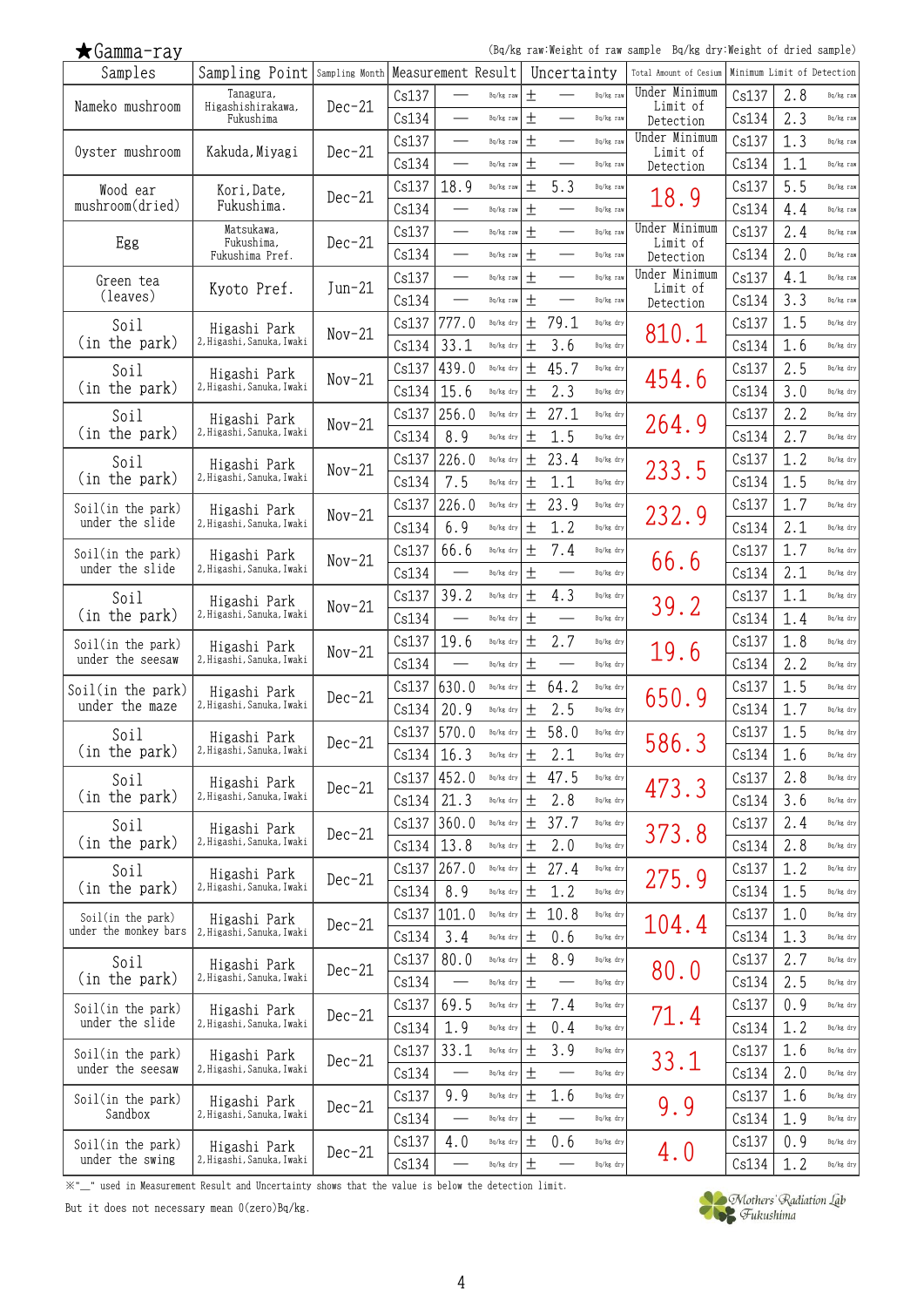(Bq/kg raw:Weight of raw sample Bq/kg dry:Weight of dried sample)

| Samples                              | Sampling Point Sampling Month         |          |       | Measurement Result |                 |       | Uncertainty |           | Total Amount of Cesium | Minimum Limit of Detection |     |           |
|--------------------------------------|---------------------------------------|----------|-------|--------------------|-----------------|-------|-------------|-----------|------------------------|----------------------------|-----|-----------|
| Soil                                 | Kaneyama Park                         | $Dec-21$ | Cs137 | 400.0              | Bq/kg dry       | 土     | 41.5        | Bq/kg dry | 411.7                  | Cs137                      | 2.0 | Bq/kg dry |
| (in the park)                        | Higashidai,<br>Kaneyama, Iwaki        |          | Cs134 | 11.7               | Bq/kg dry       | 土     | 1.8         | Bq/kg dry |                        | Cs134                      | 2.3 | Bq/kg dry |
| Soil(in the park)<br>under the       | Kaneyama Park                         | $Dec-21$ | Cs137 | 382.0              | Bq/kg dry       | 土     | 39.1        | Bq/kg dry |                        | Cs137                      | 1.1 | Bq/kg dry |
| Horizontal bar                       | Higashidai,<br>Kaneyama, Iwaki        |          | Cs134 | 13.9               | Bq/kg dry       | 土     | 1.7         | Bq/kg dry | 395.9                  | Cs134                      | 1.3 | Bq/kg dry |
| Soil                                 | Kanevama Park                         |          | Cs137 | 357.0              | Bq/kg dry       | 土     | 37.1        | Bq/kg dry |                        | Cs137                      | 2.4 | Bq/kg dry |
| (in the park)                        | Higashidai,<br>Kaneyama, Iwaki        | $Dec-21$ | Cs134 | 13.5               | Bq/kg dry       | 土     | 2.1         | Bq/kg dry | 370.5                  | Cs134                      | 2.7 | Bq/kg dry |
| Soil(in the park)                    | Kaneyama Park                         |          | Cs137 | 339.0              | Bq/kg dry       | 土     | 34.8        | Bq/kg dry |                        | Cs137                      | 1.2 | Bq/kg dry |
| under the rest area                  | Higashidai,<br>Kanevama, Iwaki        | $Dec-21$ | Cs134 | 12.9               | Bq/kg dry       | 土     | 1.6         | Bq/kg dry | 351.9                  | Cs134                      | 1.4 | Bq/kg dry |
| Soil(in the park)                    | Kaneyama Park                         |          | Cs137 | 228.0              | Bq/kg dry       | 土     | 24.2        | Bq/kg dry |                        | Cs137                      | 1.8 | Bq/kg dry |
| under the slide                      | Higashidai,<br>Kaneyama, Iwaki        | $Dec-21$ | Cs134 | 7.7                | Bq/kg dry       | 土     | 1.3         | Bq/kg dry | 235.7                  | Cs134                      | 2.3 | Bq/kg dry |
| Soil                                 | Kaneyama Park                         |          | Cs137 | 217.0              | Bq/kg dry       | 土     | 22.5        | Bq/kg dry |                        | Cs137                      | 1.2 | Bq/kg dry |
| (in the park)                        | Higashidai,<br>Kaneyama, Iwaki        | $Dec-21$ | Cs134 | 8.7                | Bq/kg dry       | 土     | 1.2         | Bq/kg dry | 225.7                  | Cs134                      | 1.5 | Bq/kg dry |
| Soil(in the park)                    | Kaneyama Park                         |          | Cs137 | 186.0              | Bq/kg dry       | 土     | 19.7        | Bq/kg dry |                        | Cs137                      | 1.7 | Bq/kg dry |
| under the rest area                  | Higashidai,<br>Kaneyama, Iwaki        | $Dec-21$ | Cs134 | 7.3                | Bq/kg dry       | 土     | 1.2         | Bq/kg dry | 193.3                  | Cs134                      | 2.0 | Bq/kg dry |
| Soil                                 | Kaneyama Park                         |          | Cs137 | 183.0              | Bq/kg dry       | 土     | 19.0        | Bq/kg dry |                        | Cs137                      | 1.0 | Bq/kg dry |
| (in the park)                        | Higashidai,<br>Kanevama, Iwaki        | $Dec-21$ | Cs134 | 5.5                | Bq/kg dry       | 土     | 0.8         | Bq/kg dry | 188.5                  | Cs134                      | 1.2 | Bq/kg dry |
| Soil                                 | Kaneyama Park                         |          | Cs137 | 88.0               | Bq/kg dry       | 土     | 9.6         | Bq/kg dry |                        | Cs137                      | 2.2 | Bq/kg dry |
| (in the park)                        | Higashidai,<br>Kaneyama, Iwaki        | $Dec-21$ | Cs134 |                    | Bq/kg dry       | 土     |             | Bq/kg dry | 88.0                   | Cs134                      | 2.0 | Bq/kg dry |
|                                      | Kaneyama Park                         |          | Cs137 | 56.6               | Bq/kg dry       | 土     | 6.1         | Bq/kg dry |                        | Cs137                      | 0.8 | Bq/kg dry |
| Soil(in the park)<br>under the swing | Higashidai,<br>Kaneyama, Iwaki        | $Dec-21$ | Cs134 | 2.7                | Bq/kg dry       | 土     | 0.5         | Bq/kg dry | 59.3                   | Cs134                      | 1.0 | Bq/kg dry |
| Soil(in the park)                    | Kaneyama Park                         |          | Cs137 | 35.0               | Bq/kg dry       | 土     | 3.8         | Bq/kg dry |                        | Cs137                      | 0.8 | Bq/kg dry |
| under the                            | Higashidai,                           | $Dec-21$ | Cs134 | 1.2                | Bq/kg dry       | 土     | 0.3         | Bq/kg dry | 36.2                   | Cs134                      | 0.9 | Bq/kg dry |
| large playset                        | Kaneyama, Iwaki<br>Waseda Park        |          | Cs137 | 459.0              | Bq/kg dry       | 土     | 47.2        | Bq/kg dry |                        | Cs137                      | 1.7 | Bq/kg dry |
| Soil<br>(in the park)                | Kurosuno,<br>Izumi, Iwaki             | $Dec-21$ | Cs134 | 17.0               | Bq/kg dry       | 土     | 2.2         | Bq/kg dry | 476.0                  | Cs134                      | 2.0 | Bq/kg dry |
| Soil                                 | Waseda Park                           |          | Cs137 | 393.0              | Bq/kg dry       | 土     | 40.4        | Bq/kg dry |                        | Cs137                      | 1.5 | Bq/kg dry |
| (in the park)                        | Kurosuno,<br>Izumi, Iwaki             | $Dec-21$ | Cs134 | 15.7               | Bq/kg dry       | 土     | 2.0         | Bq/kg dry | 408.7                  | Cs134                      | 1.7 | Bq/kg dry |
| Soil                                 | Waseda Park                           |          | Cs137 | 250.0              | Bq/kg dry       | $\pm$ | 26.7        | Bq/kg dry |                        | Cs137                      | 2.4 | Bq/kg dry |
| (in the park)                        | Kurosuno,<br>Izumi, Iwaki             | $Dec-21$ | Cs134 | 9.7                | Bq/kg dry       | 土     | 1.6         | Bq/kg dry | 259.7                  | Cs134                      | 2.8 | Bq/kg dry |
|                                      | Waseda Park                           |          | Cs137 | 234.0              | Bq/kg dry       | 土     | 24.8        | Bq/kg dry |                        | Cs137                      | 2.1 | Bq/kg dry |
| Soil<br>(in the park)                | Kurosuno,                             | $Dec-21$ | Cs134 | 8.1                | Bq/kg dry $\pm$ |       | 1.4         | Bq/kg dry | 242.1                  | Cs134                      | 2.6 | Bq/kg dry |
| Soil(in the park)                    | Izumi, Iwaki<br>Waseda Park           |          | Cs137 | 223.0              | Bq/kg dry       | 土     | 23.2        | Bq/kg dry |                        | Cs137                      | 1.5 | Bq/kg dry |
| under the                            | Kurosuno,                             | $Dec-21$ | Cs134 | 7.9                | Bq/kg dry       | $\pm$ | 1.2         | Bq/kg dry | 230.9                  | Cs134                      | 1.9 | Bq/kg dry |
| Horizontal bar                       | Izumi, Iwaki<br>Waseda Park           |          | Cs137 | 204.0              | Bq/kg dry       |       |             |           |                        |                            | 1.7 |           |
| Soil(in the park)<br>under the swing | Kurosuno,                             | $Dec-21$ |       |                    |                 | 土     | 21.6        | Bq/kg dry | 211.4                  | Cs137                      |     | Bq/kg dry |
|                                      | Izumi, Iwaki                          |          | Cs134 | 7.4                | Bq/kg dry       | $\pm$ | 1.2         | Bq/kg dry |                        | Cs134                      | 2.1 | Bq/kg dry |
| Soil<br>(in the park)                | Waseda Park<br>Kurosuno,              | $Dec-21$ | Cs137 | 142.0              | Bq/kg dry       | 土     | 15.5        | Bq/kg dry | 145.1                  | Cs137                      | 2.4 | Bq/kg dry |
|                                      | Izumi, Iwaki<br>Waseda Park           |          | Cs134 | 3.1                | Bq/kg dry       | 土     | 1.0         | Bq/kg dry |                        | Cs134                      | 3.1 | Bq/kg dry |
| Soil(in the park)<br>under the slide | Kurosuno,                             | $Dec-21$ | Cs137 | 110.0              | Bq/kg dry       | 土     | 12.0        | Bq/kg dry | 114.3                  | Cs137                      | 1.4 | Bq/kg dry |
|                                      | Izumi, Iwaki                          |          | Cs134 | 4.3                | Bq/kg dry       | 土     | 0.8         | Bq/kg dry |                        | Cs134                      | 1.9 | Bq/kg dry |
| Soil<br>(in the park)                | Nakaoka Daini Park<br>3,Nakaoka,Iwaki | $Nov-21$ |       | Cs137   558.0      | Bq/kg dry       | 土     | 56.8        | Bq/kg dry | 577.4                  | Cs137                      | 1.5 | Bq/kg dry |
|                                      |                                       |          | Cs134 | 19.4               | Bq/kg dry       | $\pm$ | 2.3         | Bq/kg dry |                        | Cs134                      | 1.6 | Bq/kg dry |
| Soil                                 | Nakaoka Daini Park<br>3,Nakaoka,Iwaki | $Nov-21$ | Cs137 | 472.0              | Bq/kg dry       | 土     | 49.2        | Bq/kg dry | 487.4                  | Cs137                      | 2.5 | Bq/kg dry |
| (in the park)                        |                                       |          | Cs134 | 15.4               | Bq/kg dry       | 土     | 2.3         | Bq/kg dry |                        | Cs134                      | 2.9 | Bq/kg dry |
| Soil                                 | Nakaoka Daini Park                    | $Nov-21$ | Cs137 | 446.0              | Bq/kg dry       | 土     | 46.9        | Bq/kg dry | 466.4                  | Cs137                      | 2.5 | Bq/kg dry |
| (in the park)                        | 3,Nakaoka,Iwaki                       |          | Cs134 | 20.4               | Bq/kg dry       | 土     | 2.6         | Bq/kg dry |                        | Cs134                      | 2.9 | Bq/kg dry |
| Soil                                 | Nakaoka Daini Park                    | $Nov-21$ | Cs137 | 261.0              | Bq/kg dry       | 土     | 26.9        | Bq/kg dry | 270.5                  | Cs137                      | 1.4 | Bq/kg dry |
| (in the park)                        | 3, Nakaoka, Iwaki                     |          | Cs134 | 9.5                | Bq/kg dry       | 土     | 1.4         | Bq/kg dry |                        | Cs134                      | 1.7 | Bq/kg dry |
| Soil(in the park)<br>under the       | Nakaoka Daini Park                    | $Nov-21$ | Cs137 | 176.0              | Bq/kg dry       | 土     | 18.4        | Bq/kg dry | 182.1                  | Cs137                      | 1.1 | Bq/kg dry |
| Horizontal bar                       | 3,Nakaoka,Iwaki                       |          | Cs134 | 6.1                | Bq/kg dry       | $\pm$ | 0.9         | Bq/kg dry |                        | Cs134                      | 1.4 | Bq/kg dry |

※"\_" used in Measurement Result and Uncertainty shows that the value is below the detection limit.

But it does not necessary mean 0(zero)Bq/kg.

★Gamma-ray

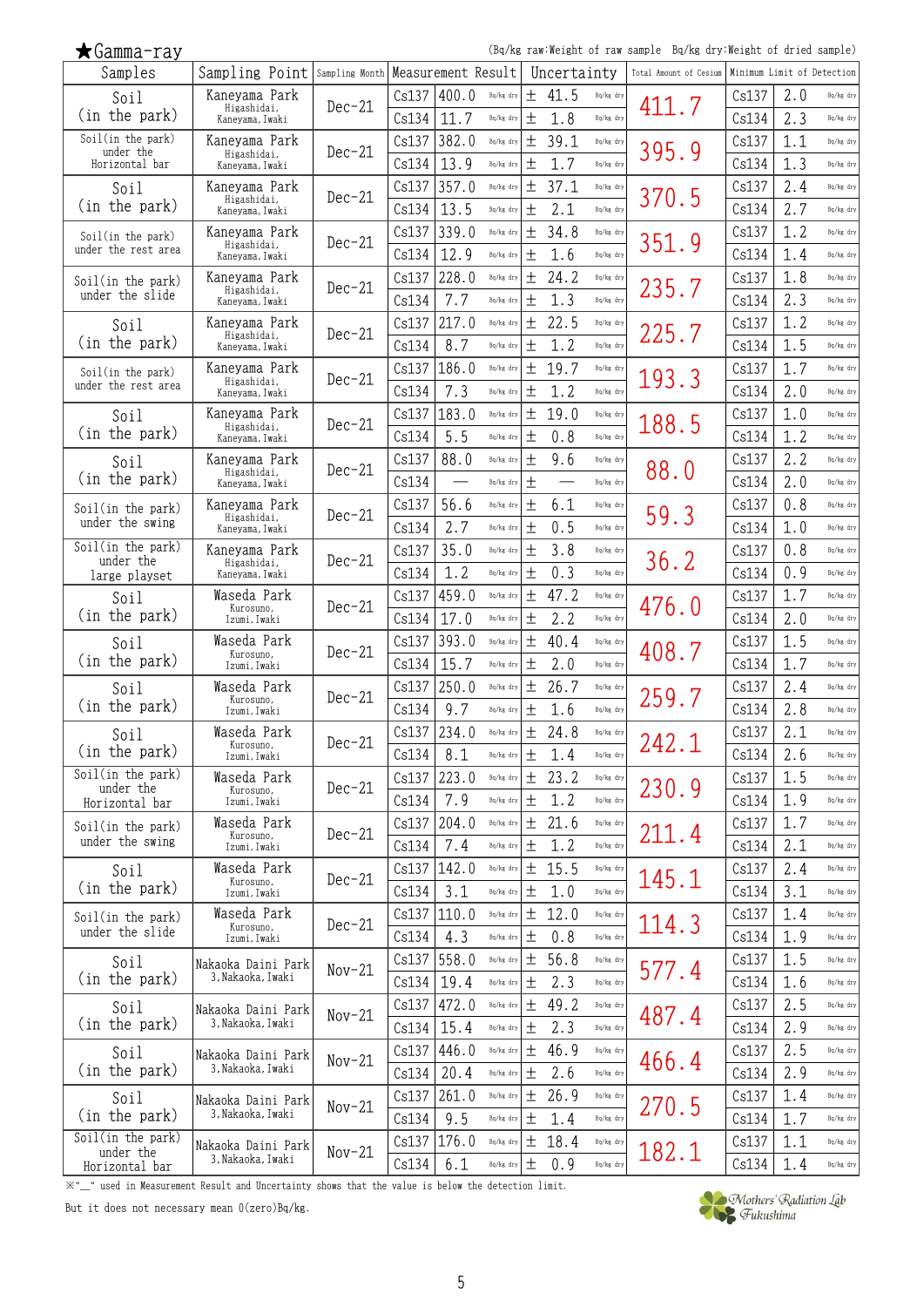| $\bigstar$ Gamma-ray |  |
|----------------------|--|
|                      |  |

(Bq/kg raw:Weight of raw sample Bq/kg dry:Weight of dried sample)

| Samples                              | Sampling Point Sampling Month Measurement Result |          |       |                          |           |        | Uncertainty              |           | Total Amount of Cesium     | Minimum Limit of Detection |     |           |
|--------------------------------------|--------------------------------------------------|----------|-------|--------------------------|-----------|--------|--------------------------|-----------|----------------------------|----------------------------|-----|-----------|
| Soil                                 | Nakaoka Daini Park                               | $Nov-21$ | Cs137 | 146.0                    | Bq/kg dry |        | ± 15.3                   | Bq/kg dry | 152.6                      | Cs137                      | 1.2 | Bq/kg dry |
| (in the park)                        | 3,Nakaoka,Iwaki                                  |          | Cs134 | 6.6                      | Bq/kg dry | 土      | 1.0                      | Bq/kg dry |                            | Cs134                      | 1.6 | Bq/kg dry |
| Soil                                 | Nakaoka Daini Park                               | $Nov-21$ | Cs137 | 116.0                    | Bq/kg dry | 土      | 12.7                     | Bq/kg dry | 121.8                      | Cs137                      | 2.3 | Bq/kg dry |
| (in the park)                        | 3,Nakaoka,Iwaki                                  |          | Cs134 | 5.8                      | Bq/kg dry | 土      | 1.2                      | Bq/kg dry |                            | Cs134                      | 2.7 | Bq/kg dry |
| Soil                                 | Nakaoka Daini Park                               | $Nov-21$ | Cs137 | 18.1                     | Bq/kg dry | 土      | 2.3                      | Bq/kg dry |                            | Cs137                      | 2.0 | Bq/kg dry |
| (in the park)                        | 3,Nakaoka,Iwaki                                  |          | Cs134 |                          | Bq/kg dry | $\pm$  |                          | Bq/kg dry | 18.1                       | Cs134                      | 2.4 | Bq/kg dry |
| Soil                                 | Nakamukae                                        |          | Cs137 | 685.0                    | Bq/kg dry | 土      | 71.0                     | Bq/kg dry |                            | Cs137                      | 2.8 | Bq/kg dry |
| (in the park)                        | 2chome Park<br>2, Nakamukae, Nishiki, Iwaki      | $Nov-21$ | Cs134 | 25.8                     | Bq/kg dry | 土      | 3.3                      | Bq/kg dry | 710.8                      | Cs134                      | 3.3 | Bq/kg dry |
| Soil                                 | Nakamukae                                        |          | Cs137 | 296.0                    | Bq/kg dry | 土      | 30.6                     | Bq/kg dry |                            | Cs137                      | 1.3 | Bq/kg dry |
| (in the park)                        | 2chome Park<br>2, Nakamukae, Nishiki, Iwaki      | $Nov-21$ | Cs134 | 10.1                     | Bq/kg dry | 土      | 1.4                      | Bq/kg dry | 306.1                      | Cs134                      | 1.6 | Bq/kg dry |
| Soil                                 | Nakamukae                                        |          | Cs137 | 235.0                    | Bq/kg dry | 土      | 24.9                     | Bq/kg dry |                            | Cs137                      | 1.9 | Bq/kg dry |
| (in the park)                        | 2chome Park<br>2, Nakamukae, Nishiki, Iwaki      | $Nov-21$ | Cs134 | 9.3                      | Bq/kg dry | $\,^+$ | 1.5                      | Bq/kg dry | 244.3                      | Cs134                      | 2.4 | Bq/kg dry |
| Soil                                 | Nakamukae                                        |          | Cs137 | 232.0                    | Bq/kg dry | 土      | 24.5                     | Bq/kg dry |                            | Cs137                      | 2.1 | Bq/kg dry |
| (in the park)                        | 2chome Park<br>2, Nakamukae, Nishiki, Iwaki      | $Nov-21$ | Cs134 | 7.6                      | Bq/kg dry | 土      | 1.4                      | Bq/kg dry | 239.6                      | Cs134                      | 2.6 | Bq/kg dry |
| Soil(in the park)                    | Nakamukae                                        |          | Cs137 | 189.0                    | Bq/kg dry | 土      | 19.7                     | Bq/kg dry |                            | Cs137                      | 1.3 | Bq/kg dry |
| under the<br>Horizontal bar          | 2chome Park<br>2, Nakamukae, Nishiki, Iwaki      | $Nov-21$ | Cs134 | 7.5                      | Bq/kg dry | 土      | 1.1                      | Bq/kg dry | 196.5                      | Cs134                      | 1.6 | Bq/kg dry |
| Soil                                 | Nakamukae                                        |          | Cs137 | 174.0                    | Bq/kg dry | 土      | 18.2                     | Bq/kg dry |                            | Cs137                      | 1.1 | Bq/kg dry |
| (in the park)                        | 2chome Park<br>2, Nakamukae, Nishiki, Iwaki      | $Nov-21$ | Cs134 | 7.3                      | Bq/kg dry | 土      | 1.2                      | Bq/kg dry | 181.3                      | Cs134                      | 1.4 | Bq/kg dry |
| Soil                                 | Nakamukae                                        |          | Cs137 | 162.0                    | Bq/kg dry | 土      | 16.8                     | Bq/kg dry |                            | Cs137                      | 1.0 | Bq/kg dry |
| (in the park)                        | 2chome Park<br>2, Nakamukae, Nishiki, Iwaki      | $Nov-21$ | Cs134 | 5.8                      | Bq/kg dry | 土      | 0.9                      | Bq/kg dry | 167.8                      | Cs134                      | 1.3 | Bq/kg dry |
| Soil(in the park)                    | Nakamukae                                        |          | Cs137 | 131.0                    | Bq/kg dry | 土      | 14.4                     | Bq/kg dry |                            | Cs137                      | 3.1 | Bq/kg dry |
| under the<br>jungle gym              | 2chome Park<br>2, Nakamukae, Nishiki, Iwaki      | $Nov-21$ | Cs134 |                          | Bq/kg dry | 土      |                          | Bq/kg dry | 131.0                      | Cs134                      | 2.9 | Bq/kg dry |
| Soil(in the park)                    | Nakamukae                                        |          | Cs137 | 100.0                    | Bq/kg dry | 土      | 10.7                     | Bq/kg dry |                            | Cs137                      | 1.1 | Bq/kg dry |
| under the swing                      | 2chome Park<br>2, Nakamukae, Nishiki, Iwaki      | $Nov-21$ | Cs134 | 4.5                      | Bq/kg dry | 土      | 0.8                      | Bq/kg dry | 104.5                      | Cs134                      | 1.4 | Bq/kg dry |
| Soil(in the park)                    | Nakamukae                                        |          | Cs137 | 14.9                     | Bq/kg dry | $\pm$  | 2.1                      | Bq/kg dry |                            | Cs137                      | 2.3 | Bq/kg dry |
| under the slide                      | 2chome Park<br>2, Nakamukae, Nishiki, Iwaki      | $Nov-21$ | Cs134 |                          | Bq/kg dry | 土      |                          | Bq/kg dry | 14.9                       | Cs134                      | 2.7 | Bq/kg dry |
| Soil                                 | Nakamukae                                        |          | Cs137 | 571.0                    | Bq/kg dry | 土      | 59.6                     | Bq/kg dry |                            | Cs137                      | 2.6 | Bq/kg dry |
| (in the park)                        | 4chome Park<br>4, Nakamukae, Nishiki, Iwaki      | $Nov-21$ | Cs134 | 25.3                     | Bq/kg dry | $\,^+$ | 3.1                      | Bq/kg dry | 596.3                      | Cs134                      | 3.1 | Bq/kg dry |
| Soil                                 | Nakamukae                                        |          | Cs137 | 297.0                    | Bq/kg dry | 土      | 30.6                     | Bq/kg dry |                            | Cs137                      | 1.3 | Bq/kg dry |
| (in the park)                        | 4chome Park<br>4, Nakamukae, Nishiki, Iwaki      | $Nov-21$ | Cs134 | 10.2                     | Bq/kg dry | 土      | 1.4                      | Bq/kg dry | 307.2                      | Cs134                      | 1.5 | Bq/kg dry |
| Soil(in the park)                    | Nakamukae                                        |          | Cs137 | 219.0                    | Bq/kg dry | 土      | 22.8                     | Bq/kg dry |                            | Cs137                      | 1.3 | Bq/kg dry |
| under the<br>jungle gym              | 4chome Park<br>4, Nakamukae, Nishiki, Iwaki      | $Nov-21$ | Cs134 | 7.6                      | Bq/kg dry | $\pm$  | 1.1                      | Bq/kg dry | 226.6                      | Cs134                      | 1.7 | Bq/kg dry |
| Soil(in the park)                    | Nakamukae                                        |          | Cs137 | 198.0                    | Bq/kg dry | $\pm$  | 20.7                     | Bq/kg dry |                            | Cs137                      | 1.3 | Bq/kg dry |
| under the<br>Horizontal bar          | 4chome Park<br>4, Nakamukae, Nishiki, Iwaki      | $Nov-21$ | Cs134 | 7.1                      | Bq/kg dry | 土      | 1.1                      | Bq/kg dry | 205.1                      | Cs134                      | 1.6 | Bq/kg dry |
| Soil                                 | Nakamukae                                        |          | Cs137 | 109.0                    | Bq/kg dry | 土      | 11.5                     | Bq/kg dry |                            | Cs137                      | 1.5 | Bq/kg dry |
| (in the park)                        | 4chome Park<br>4. Nakamukae, Nishiki, Iwaki      | $Nov-21$ | Cs134 | 4.9                      | Bq/kg dry | 土      | 0.8                      | Bq/kg dry | 113.9                      | Cs134                      | 1.4 | Bq/kg dry |
|                                      | Nakamukae                                        |          | Cs137 | 103.0                    | Bq/kg dry | $\pm$  | 10.9                     | Bq/kg dry |                            | Cs137                      | 1.1 | Bq/kg dry |
| Soil(in the park)<br>under the swing | 4chome Park<br>4, Nakamukae, Nishiki, Iwaki      | $Nov-21$ | Cs134 | 3.8                      | Bq/kg dry | $\pm$  | 0.7                      | Bq/kg dry | 106.8                      | Cs134                      | 1.4 | Bq/kg dry |
| Soil                                 | Nakamukae                                        |          | Cs137 |                          | Bq/kg dry | 土      |                          | Bq/kg dry | Under Minimum              | Cs137                      | 2.3 | Bq/kg dry |
| (in the park)                        | 4chome Park<br>4, Nakamukae, Nishiki, Iwaki      | $Nov-21$ | Cs134 |                          | Bq/kg dry | 土      |                          | Bq/kg dry | Limit of                   | Cs134                      | 2.3 | Bq/kg dry |
|                                      | Nakamukae                                        |          | Cs137 |                          | Bq/kg dry | $\pm$  |                          | Bq/kg dry | Detection<br>Under Minimum | Cs137                      | 2.1 | Bq/kg dry |
| Soil<br>(in the park)                | 4chome Park<br>4, Nakamukae, Nishiki, Iwaki      | $Nov-21$ | Cs134 |                          | Bq/kg dry | $\pm$  | $\overline{\phantom{0}}$ | Bq/kg dry | Limit of                   | Cs134                      | 2.1 | Bq/kg dry |
|                                      | Nakamukae                                        |          | Cs137 | $\overline{\phantom{0}}$ | Bq/kg dry | $\pm$  |                          | Bq/kg dry | Detection<br>Under Minimum | Cs137                      | 2.0 | Bq/kg dry |
| Soil(in the park)<br>under the slide | 4chome Park<br>4, Nakamukae, Nishiki, Iwaki      | $Nov-21$ | Cs134 |                          | Bq/kg dry | 土      |                          | Bq/kg dry | Limit of                   | Cs134                      | 2.0 | Bq/kg dry |
|                                      | Nishikichuo                                      |          | Cs137 | 1080.0                   | Bq/kg dry | 土      | 110.0                    | Bq/kg dry | Detection                  | Cs137                      | 2.6 | Bq/kg dry |
| Soil<br>(in the park)                | 3chome Park<br>3, Chuo, Nishiki, Iwaki           | $Nov-21$ | Cs134 | 34.1                     | Bq/kg dry | 土      | 4.1                      | Bq/kg dry |                            | Cs134                      | 3.0 | Bq/kg dry |
| Soil                                 | Nishikichuo                                      |          | Cs137 | 626.0                    | Bq/kg dry | $\pm$  | 64.1                     | Bq/kg dry |                            | Cs137                      | 1.5 | Bq/kg dry |
| (in the park)                        | 3chome Park<br>3, Chuo, Nishiki, Iwaki           | $Nov-21$ | Cs134 | 23.2                     | Bq/kg dry | $\pm$  | 2.7                      | Bq/kg dry | 649.2                      | Cs134                      | 1.8 | Bq/kg dry |
|                                      |                                                  |          |       |                          |           |        |                          |           |                            |                            |     |           |

※"\_" used in Measurement Result and Uncertainty shows that the value is below the detection limit.

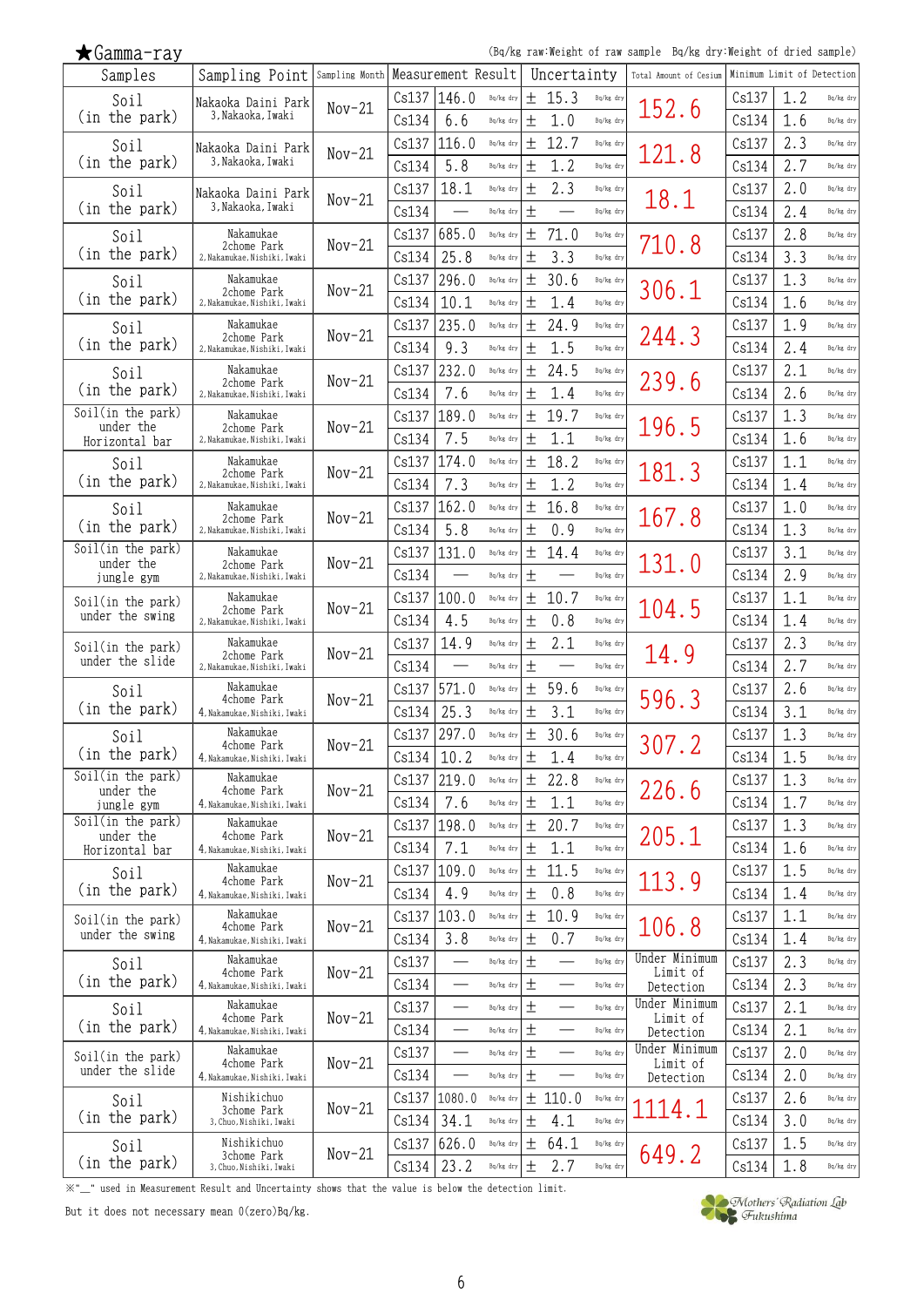| $\bigstar$ Gamma-ray           |                                        |                |       |                    |           |        |             |           | (Bq/kg raw:Weight of raw sample Bq/kg dry:Weight of dried sample) |                            |     |           |
|--------------------------------|----------------------------------------|----------------|-------|--------------------|-----------|--------|-------------|-----------|-------------------------------------------------------------------|----------------------------|-----|-----------|
| Samples                        | Sampling Point                         | Sampling Month |       | Measurement Result |           |        | Uncertainty |           | Total Amount of Cesium                                            | Minimum Limit of Detection |     |           |
| Soil(in the park)              | Nishikichuo<br>3chome Park             | $Nov-21$       | Cs137 | 243.0              | Bq/kg dry |        | ± 25.6      | Bq/kg dry | 252.1                                                             | Cs137                      | 1.9 | Bq/kg dry |
| under the slide                | 3. Chuo. Nishiki. Iwaki                |                | Cs134 | 9.1                | Bq/kg dry | 土      | 1.4         | Bq/kg dry |                                                                   | Cs134                      | 2.2 | Bq/kg dry |
| Soil                           | Nishikichuo                            | $Nov-21$       | Cs137 | 219.0              | Bq/kg dry | 土      | 22.6        | Bq/kg dry | 225.4                                                             | Cs137                      | 1.3 | Bq/kg dry |
| (in the park)                  | 3chome Park<br>3, Chuo, Nishiki, Iwaki |                | Cs134 | 6.4                | Bq/kg dry | 土      | 1.0         | Bq/kg dry |                                                                   | Cs134                      | 1.5 | Bq/kg dry |
| Soil(in the park)<br>under the | Nishikichuo                            | $Nov-21$       | Cs137 | 135.0              | Bq/kg dry | 土      | 14.1        | Bq/kg dry | 138.5                                                             | Cs137                      | 1.0 | Bq/kg dry |
| Horizontal bar                 | 3chome Park<br>3. Chuo. Nishiki. Iwaki |                | Cs134 | 3.5                | Bq/kg dry | $^{+}$ | 0.6         | Bq/kg dry |                                                                   | Cs134                      | 1.3 | Bq/kg dry |
| Soil                           | Nishikichuo                            | $Nov-21$       | Cs137 | 124.0              | Bq/kg dry | 土      | 13.5        | Bq/kg dry | 128.9                                                             | Cs137                      | 1.7 | Bq/kg dry |
| (in the park)                  | 3chome Park<br>3. Chuo. Nishiki. Iwaki |                | Cs134 | 4.9                | Bq/kg dry | $^{+}$ | 1.0         | Bq/kg dry |                                                                   | Cs134                      | 2.3 | Bq/kg dry |
| Soil(in the park)<br>under the | Nishikichuo                            | $Nov-21$       | Cs137 | 105.0              | Bq/kg dry | 土      | 11.5        | Bq/kg dry | 108.7                                                             | Cs137                      | 1.6 | Bq/kg dry |
| large playset                  | 3chome Park<br>3, Chuo, Nishiki, Iwaki |                | Cs134 | 3.7                | Bq/kg dry | $^{+}$ | 0.8         | Bq/kg dry |                                                                   | Cs134                      | 2.0 | Bq/kg dry |
| Soil                           | Nishikichuo                            | $Nov-21$       | Cs137 | 91.4               | Bq/kg dry | 土      | 1.9         | Bq/kg dry | 94.3                                                              | Cs137                      | 1.2 | Bq/kg dry |
| (in the park)                  | 3chome Park<br>3, Chuo, Nishiki, Iwaki |                | Cs134 | 2.9                | Bq/kg dry | $\pm$  | 0.6         | Bq/kg dry |                                                                   | Cs134                      | 1.2 | Bq/kg dry |
| Soil(in the park)              | Nishikichuo<br>3chome Park             | $Nov-21$       | Cs137 | 19.8               | Bq/kg dry | $^{+}$ | 2.3         | Bq/kg dry | 19.8                                                              | Cs137                      | 1.0 | Bq/kg dry |
| under the swing                | 3. Chuo. Nishiki. Iwaki                |                | Cs134 |                    | Bq/kg dry | $^{+}$ |             | Bq/kg dry |                                                                   | Cs134                      | 1.2 | Bq/kg dry |
| Soil(in the park)              | Nishikichuo<br>3chome Park             | $Nov-21$       | Cs137 | 4.3                | Bq/kg dry | 土      | 0.6         | Bq/kg dry | 4.3                                                               | Cs137                      | 0.9 | Bq/kg dry |
| Sandbox                        | 3, Chuo, Nishiki, Iwaki                |                | Cs134 |                    | Bq/kg dry | 土      |             | Bq/kg dry |                                                                   | Cs134                      | 1.0 | Bq/kg dry |
| Wild grapes                    | Shirakawa.                             | $Dec-21$       | Cs137 | 10.1               | Bq/kg raw | 土      | 3.1         | Bq/kg raw | 10.1                                                              | Cs137                      | 3.5 | Bq/kg raw |
| (leaves)                       | Fukushima                              |                | Cs134 |                    | Bq/kg raw | 土      |             | Bq/kg raw |                                                                   | Cs134                      | 3.3 | Bq/kg raw |
| Berry                          | Izumigaoka,                            | $Nov-21$       | Cs137 | $\qquad \qquad$    | Bq/kg raw | 土      |             | Bq/kg raw | Under Minimum<br>Limit of                                         | Cs137                      | 2.8 | Bq/kg raw |
| (pulp)                         | Iwaki                                  |                | Cs134 |                    | Bq/kg raw | 土      |             | Bq/kg raw | Detection                                                         | Cs134                      | 2.2 | Bq/kg raw |
| Laurel                         | Izumigaoka,                            | $Dec-21$       | Cs137 |                    | Bq/kg raw | $\pm$  |             | Ba/kg raw | Under Minimum<br>Limit of                                         | Cs137                      | 3.8 | Bq/kg raw |
| (male flower)                  | Iwaki                                  |                | Cs134 |                    | Bq/kg raw | 土      |             | Bq/kg raw | Detection                                                         | Cs134                      | 3.2 | Bq/kg raw |

 $\mathbb{X}^{n}-$  used in Measurement Result and Uncertainty shows that the value is below the detection limit.

But it does not necessary mean 0(zero)Bq/kg.



Mothers' Radiation Lab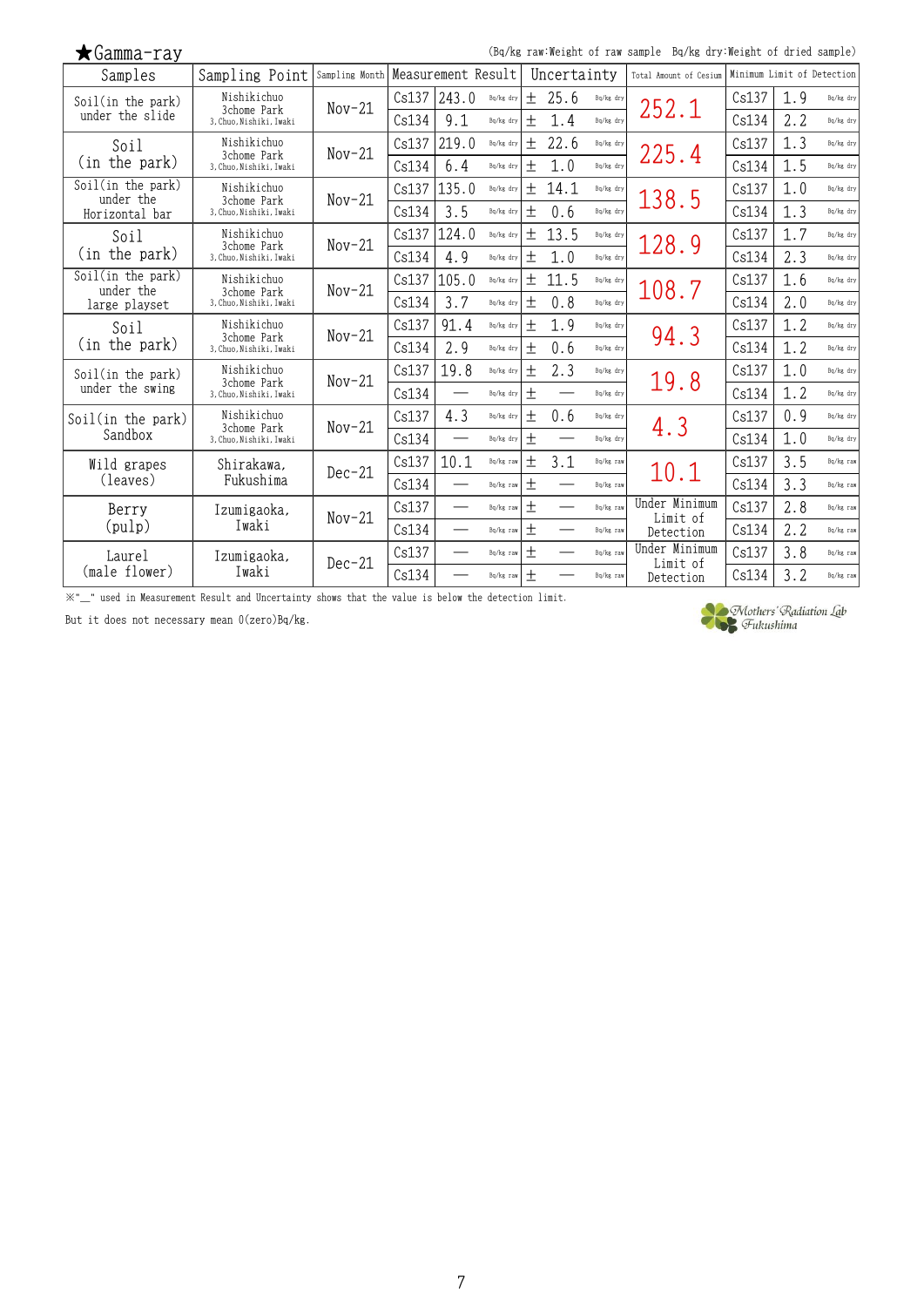|                                   | Measuring instrument                                  | Feature                                              |                                             | Guide to lower limit XX |  |
|-----------------------------------|-------------------------------------------------------|------------------------------------------------------|---------------------------------------------|-------------------------|--|
|                                   |                                                       | Nal Scintillation Spectrometer                       |                                             |                         |  |
|                                   | Product of ATOMTEX AT1320A Product of BERTHOLD LB2045 | Gamma-ray spectrometer                               | Food (Sample 1kg)                           | Lower limit 1.0Bq/Kg    |  |
|                                   |                                                       | with NaI scintillation detector.                     | Soil (Sample 1kg) Lower limit 2.5Bq/Kg      |                         |  |
|                                   |                                                       |                                                      | Material (Sample 1kg) Lower limit 1.0Bq/Kg  |                         |  |
|                                   |                                                       |                                                      | Water (Sample 20L) Lower limit 0.02Bq/L     |                         |  |
|                                   |                                                       | Germanium Semiconductor detector                     |                                             |                         |  |
| GEM30-70 CANBERRA<br><b>ORTEC</b> | GC4020                                                | Radioactivity measurement series.                    | Food (Sample 2kg) Lower limit 0.04Bq/Kg     |                         |  |
|                                   |                                                       | Quantitative analysis based on "Gamma-ray            | Soil (Sample 1kg) Lower limit 0.06Bq/Kg     |                         |  |
|                                   |                                                       | spectrometry with germanium semiconductor detector." | Material (Sample 1kg) Lower limit 0.06Bq/Kg |                         |  |
|                                   |                                                       | ORTEC GEM30-70 Relative efficiency 35%               | Water (Sample 20L) Lower limit 0.001Bq/L    |                         |  |
|                                   |                                                       | $\cdot$ CANBERRA GC4020 Relative efficiency 43%      |                                             |                         |  |

※The lower limit varies depending on the sample weight and measurement time.

Measuring instrument:Germanium Semiconductor detector (Bq/kg raw:Weight of raw sample Bq/kg dry:Weight of dried sample)

| Samples                           | Sampling Point                   | Sampling Month | Measuring<br>strument tvi |       | Measurement Result       |           |       | Uncertainty              |           | Total Amount of Cesium    | Minimum Limit of Detection |      |           |
|-----------------------------------|----------------------------------|----------------|---------------------------|-------|--------------------------|-----------|-------|--------------------------|-----------|---------------------------|----------------------------|------|-----------|
| Rice                              | Miyagi Pref.                     | $0ct-21$       | CA                        | Cs137 | 0.11                     | Bq/kg raw | $\pm$ | 0.02                     | Bq/kg raw | 0.11                      | Cs137                      | 0.04 | Bq/kg raw |
|                                   |                                  |                |                           | Cs134 |                          | Bq/kg raw | $\pm$ |                          | Bq/kg raw |                           | Cs134                      | 0.04 | Bq/kg raw |
| Chinese                           | Onahamashimokajiro.              | $Dec-21$       | CA                        | Cs137 |                          | Bq/kg raw | $\pm$ | $\overline{\phantom{0}}$ | Bq/kg raw | Under Minimum<br>Limit of | Cs137                      | 0.1  | Bq/kg raw |
| cabbage                           | Iwaki                            |                |                           | Cs134 |                          | Bq/kg raw | $\pm$ |                          | Bq/kg raw | Detection                 | Cs134                      | 0.1  | Bq/kg raw |
| Japanese white<br>radish          | Tairaakai,                       | $Dec-21$       | 0R                        | Cs137 |                          | Bq/kg raw | $\pm$ |                          | Bq/kg raw | Under Minimum<br>Limit of | Cs137                      | 0.2  | Bq/kg raw |
| (with peel)                       | Iwaki                            |                |                           | Cs134 |                          | Bq/kg raw | $\pm$ |                          | Bq/kg raw | Detection                 | Cs134                      | 0.2  | Bq/kg raw |
| Potherb mustard                   | Onahamashimokajiro,              | $Dec-21$       | 0 <sub>R</sub>            | Cs137 |                          | Bq/kg raw | $\pm$ |                          | Bq/kg raw | Under Minimum<br>Limit of | Cs137                      | 0.1  | Bq/kg raw |
|                                   | Iwaki                            |                |                           | Cs134 |                          | Bq/kg raw | $\pm$ |                          | Bq/kg raw | Detection                 | Cs134                      | 0.1  | Bq/kg raw |
| Tomato                            | Okuma, Futaba,                   | $Nov-21$       | 0 <sub>R</sub>            | Cs137 |                          | Bq/kg raw | $\pm$ |                          | Bq/kg raw | Under Minimum<br>Limit of | Cs137                      | 1.9  | Bq/kg raw |
|                                   | Fukushima                        |                |                           | Cs134 |                          | Bq/kg raw | $\pm$ |                          | Bq/kg raw | Detection                 | Cs134                      | 2.0  | Bq/kg raw |
| Yuzu                              | Naraha, Futaba,                  | $Nov-21$       | 0R                        | Cs137 | 2.4                      | Bq/kg raw | $\pm$ | 0.1                      | Bq/kg raw | 2.4                       | Cs137                      | 0.1  | Bq/kg raw |
|                                   | Fukushima                        |                |                           | Cs134 |                          | Bq/kg raw | $\pm$ |                          | Bq/kg raw |                           | Cs134                      | 0.1  | Bq/kg raw |
| Persimmon                         | Namie, Futaba,                   | $Nov-21$       | CA                        | Cs137 | 79.2                     | Bq/kg raw | $\pm$ | 2.4                      | Bq/kg raw | 81.8                      | Cs137                      | 1.0  | Bq/kg raw |
|                                   | Fukushima                        |                |                           | Cs134 | 2.6                      | Bq/kg raw | 土     | 0.7                      | Bq/kg raw |                           | Cs134                      | 1.2  | Bq/kg raw |
| Dried persimmon                   | Nishigo,<br>Nishishirakawa,      | $Dec-21$       | 0R                        | Cs137 | 0.9                      | Bq/kg raw | $\pm$ | 0.1                      | Bq/kg raw | 0.9                       | Cs137                      | 0.2  | Bq/kg raw |
|                                   | Fukushima                        |                |                           | Cs134 |                          | Bq/kg raw | $\pm$ |                          | Bq/kg raw |                           | Cs134                      | 0.1  | Bq/kg raw |
| Kiwi fruit                        | Okuma, Futaba,                   | $Nov-21$       | 0R                        | Cs137 | 31.4                     | Bq/kg raw | $\pm$ | 1.0                      | Bq/kg raw | 32.2                      | Cs137                      | 0.4  | Bq/kg raw |
|                                   | Fukushima                        |                |                           | Cs134 | 0.8                      | Bq/kg raw | 土     | 0.2                      | Bq/kg raw |                           | Cs134                      | 0.4  | Bq/kg raw |
| Amaranth seeds                    | Yamada,                          | $Nov-21$       | 0R                        | Cs137 | 0.26                     | Bq/kg raw | $\pm$ | 0.08                     | Bq/kg raw | 0.26                      | Cs137                      | 0.1  | Bq/kg raw |
|                                   | Shimohei, Iwate                  |                |                           | Cs134 |                          | Bq/kg raw | $\pm$ |                          | Bq/kg raw |                           | Cs134                      | 0.1  | Bq/kg raw |
| Ginkgo                            | Namie, Futaba,                   | $Nov-21$       | 0R                        | Cs137 | 2.6                      | Bq/kg raw | $\pm$ | 0.5                      | Bq/kg raw | 2.6                       | Cs137                      | 0.9  | Bq/kg raw |
|                                   | Fukushima                        |                |                           | Cs134 |                          | Bq/kg raw | 土     |                          | Bq/kg raw |                           | Cs134                      | 1.0  | Bq/kg raw |
| Koshiabura young leaves<br>(wild) | Miyakoji, Tamura,<br>Fukushima   | $May-21$       | CA                        | Cs137 | 1385.8                   | Bq/kg raw | $\pm$ | 55.4                     | Bq/kg raw | 1458.2                    | Cs137                      | 20.2 | Bq/kg raw |
|                                   |                                  |                |                           | Cs134 | 72.4                     | Bq/kg raw | $\pm$ | 16.6                     | Bq/kg raw |                           | Cs134                      | 25.8 | Bq/kg raw |
| Butterbur · leaves                | Okuma. Futaba.                   | $Nov-21$       | CA                        | Cs137 | 458.2                    | Bq/kg raw | 土     | 7.6                      | Bq/kg raw | 471.3                     | Cs137                      | 2.4  | Bq/kg raw |
| (wild)                            | Fukushima                        |                |                           | Cs134 | 13.1                     | Bq/kg raw | $\pm$ | 1.7                      | Bq/kg raw |                           | Cs134                      | 2.8  | Bq/kg raw |
| Butterbur · stem<br>(wild)        | Okuma, Futaba,<br>Fukushima      | $Nov-21$       | 0 <sub>R</sub>            | Cs137 | 208.7                    | Bq/kg raw | $\pm$ | 4.8                      | Bq/kg raw | 214.7                     | Cs137                      | 1.9  | Bq/kg raw |
|                                   |                                  |                |                           | Cs134 | 6.0                      | Bq/kg raw | 土     | 1.2                      | Bq/kg raw |                           | Cs134                      | 2.2  | Bq/kg raw |
| Warabi                            | Shiroishi,                       | $Apr-21$       | CA                        | Cs137 | 5.3                      | Bq/kg raw | $\pm$ | 1.3                      | Bq/kg raw | 5.3                       | Cs137                      | 2.2  | Bq/kg raw |
|                                   | Miyagi                           |                |                           | Cs134 | $\qquad \qquad$          | Bq/kg raw | 土     |                          | Bq/kg raw | Under Minimum             | Cs134                      | 2.8  | Bq/kg raw |
| Butterbur sprout<br>(wild)        | Minamiaizu.<br>Fukushima         | Mar-21         | CA                        | Cs137 | $\overline{\phantom{0}}$ | Bq/kg raw | $\pm$ |                          | Bq/kg raw | Limit of                  | Cs137                      | 1.6  | Bq/kg raw |
|                                   |                                  |                |                           | Cs134 |                          | Bq/kg raw | $\pm$ |                          | Bq/kg raw | Detection                 | Cs134                      | 2.2  | Bq/kg raw |
| Ostrich fern                      | Minamiaizu <i>.</i><br>Fukushima | $May-21$       | CA                        | Cs137 | 2.7                      | Bq/kg raw | $\pm$ | 0.7                      | Bq/kg raw | 2.7                       | Cs137                      | 1.3  | Bq/kg raw |
|                                   |                                  |                |                           | Cs134 |                          | Bq/kg raw | 土     |                          | Bq/kg raw |                           | Cs134                      | 1.4  | Bq/kg raw |

※"\_"used in Measurement Result and Uncertainty shows that the value is below the detection limit.

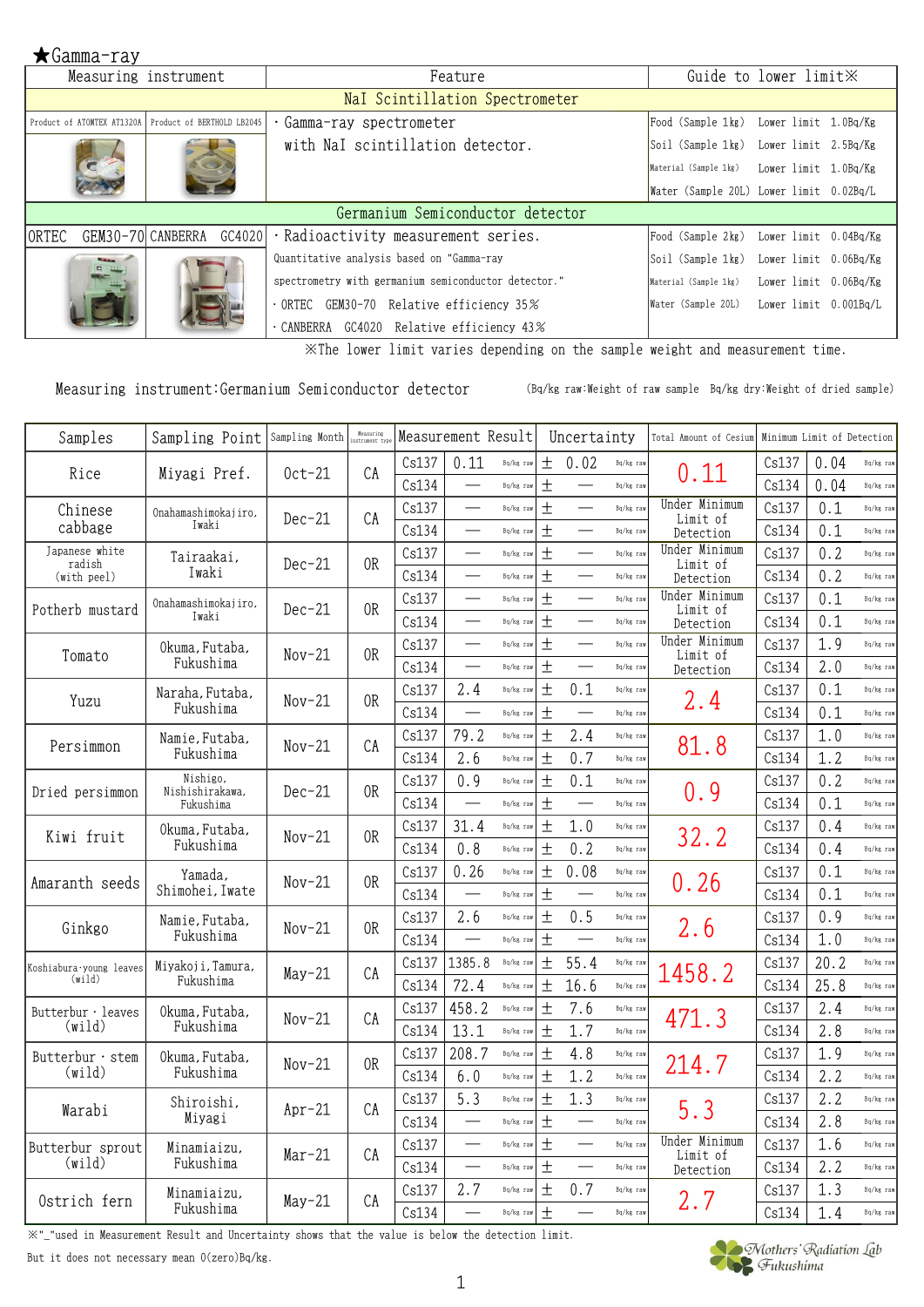(Bq/kg raw:Weight of raw sample Bq/kg dry:Weight of dried sample)

| Samples                                         | Sampling Point Sampling Month         |          | Measuring<br>instrument typ |       |                          | Measurement Result |       | Uncertainty                       |           | Total Amount of Cesium     | Minimum Limit of Detection |      |           |
|-------------------------------------------------|---------------------------------------|----------|-----------------------------|-------|--------------------------|--------------------|-------|-----------------------------------|-----------|----------------------------|----------------------------|------|-----------|
| Shidoke                                         | Minamiaizu,                           | $May-21$ | CA                          | Cs137 |                          | Bq/kg raw          | $\pm$ |                                   | Bq/kg raw | Under Minimum<br>Limit of  | Cs137                      | 2.1  | Bq/kg raw |
|                                                 | Fukushima                             |          |                             | Cs134 |                          | Bq/kg raw          | $\pm$ | $\overbrace{\phantom{123221111}}$ | Bq/kg raw | Detection                  | Cs134                      | 2.1  | Bq/kg raw |
| Doho                                            | Minamiaizu,                           | $May-21$ | СA                          | Cs137 | 1.4                      | Bq/kg raw          | 土     | 0.4                               | Bq/kg raw | 1.4                        | Cs137                      | 0.8  | Bq/kg raw |
|                                                 | Fukushima                             |          |                             | Cs134 |                          | Bq/kg raw          | $\pm$ |                                   | Bq/kg raw |                            | Cs134                      | 1.2  | Bq/kg raw |
| Nobiru                                          | Minamiaizu,                           | $Mar-21$ | 0R                          | Cs137 |                          | Bq/kg raw          | $\pm$ |                                   | Bq/kg raw | Under Minimum<br>Limit of  | Cs137                      | 0.6  | Bq/kg raw |
|                                                 | Fukushima                             |          |                             | Cs134 | $\overline{\phantom{0}}$ | Bq/kg raw          | $\pm$ | $\overbrace{\phantom{123221111}}$ | Bq/kg raw | Detection                  | Cs134                      | 0.7  | Bq/kg raw |
| Aralia sprout                                   | Kamiokeuri,                           | $May-21$ | CA                          | Cs137 |                          | Bq/kg raw          | $\pm$ |                                   | Bq/kg raw | Under Minimum<br>Limit of  | Cs137                      | 29.6 | Bq/kg raw |
| (wild)                                          | Kawamae, Iwaki                        |          |                             | Cs134 |                          | Bq/kg raw          | $\pm$ | $\overbrace{\phantom{123221111}}$ | Bq/kg raw | Detection                  | Cs134                      | 29.2 | Bq/kg raw |
| Shitake mushroom                                |                                       |          | CA                          | Cs137 | 45.5                     | Bq/kg raw          | $\pm$ | 0.9                               | Bq/kg raw |                            | Cs137                      | 0.5  | Bq/kg raw |
| log grown                                       | Hanno, Saitama                        | $Jun-21$ |                             | Cs134 | 1.8                      | Bq/kg raw          | $\pm$ | 0.2                               | Bq/kg raw | 47.3                       | Cs134                      | 0.6  | Bq/kg raw |
|                                                 | Marumori, Igu,                        |          | 0R                          | Cs137 | 1.3                      | Bq/kg raw          | $\pm$ | 0.3                               | Bq/kg raw |                            | Cs137                      | 0.5  | Bq/kg raw |
| Nameko mushroom                                 | Miyagi                                | $Nov-21$ |                             | Cs134 | $\overline{\phantom{0}}$ | Bq/kg raw          | $\pm$ |                                   | Bq/kg raw | 1.3                        | Cs134                      | 0.7  | Bq/kg raw |
|                                                 |                                       |          |                             | Cs137 | 0.5                      | Bq/kg raw          | $\pm$ | 0.1                               | Bq/kg raw |                            | Cs137                      | 0.3  | Bq/kg raw |
| Conger eel                                      | Fukushima Pref.                       | Feb-21   | 0R                          | Cs134 |                          | Bq/kg raw          | $\pm$ |                                   | Bq/kg raw | 0.5                        | Cs134                      | 0.4  | Bq/kg raw |
| Sea robin                                       | Ukedo Port/                           |          |                             | Cs137 | 0.3                      | Bq/kg raw          | $\pm$ | 0.1                               | Bq/kg raw |                            | Cs137                      | 0.2  | Bq/kg raw |
| $(\text{flesh} \cdot \text{live} \cdot$<br>egg) | Fukushima Pref.                       | $Mar-21$ | 0R                          | Cs134 | $\overline{\phantom{0}}$ | Bq/kg raw          | $\pm$ |                                   | Bq/kg raw | 0.3                        | Cs134                      | 0.3  | Bq/kg raw |
|                                                 | Ukedo Port/                           |          |                             | Cs137 | 0.23                     | Bq/kg raw          | $\pm$ | 0.06                              | Bq/kg raw |                            | Cs137                      | 0.1  | Bq/kg raw |
| Red seabream                                    | Fukushima Pref.                       | $Jul-21$ | СA                          | Cs134 |                          | Bq/kg raw          | $\pm$ |                                   | Bq/kg raw | 0.23                       | Cs134                      | 0.1  | Bq/kg raw |
|                                                 | Haragama Port/                        |          |                             | Cs137 | 0.5                      | Bq/kg raw          | 土     | 0.1                               | Bq/kg raw |                            | Cs137                      | 0.2  | Bq/kg raw |
| Sea bass                                        | Fukushima Pref.                       | Feb-21   | CA                          | Cs134 |                          | Bq/kg raw          | $\pm$ | $\overbrace{\phantom{123221111}}$ | Bq/kg raw | 0.5                        | Cs134                      | 0.2  | Bq/kg raw |
| Ocellate spot                                   | Haragama Port/                        |          |                             | Cs137 | 0.52                     | Bq/kg raw          | $\pm$ | 0.09                              | Bq/kg raw |                            | Cs137                      | 0.1  | Bq/kg raw |
| skate                                           | Fukushima Pref.                       | Feb-21   | CA                          | Cs134 | $\overline{\phantom{0}}$ | Bq/kg raw          | $\pm$ | $\overbrace{\phantom{123221111}}$ | Bq/kg raw | 0.52                       | Cs134                      | 0.2  | Bq/kg raw |
|                                                 | Haragama Port/                        |          |                             | Cs137 | 0.3                      | Bq/kg raw          | $\pm$ | 0.1                               | Bq/kg raw |                            | Cs137                      | 0.2  | Bq/kg raw |
| Sole                                            | Fukushima Pref.                       | $Aug-21$ | CA                          | Cs134 |                          | Bq/kg raw          | $\pm$ |                                   | Bq/kg raw | 0.3                        | Cs134                      | 0.2  | Bq/kg raw |
| Rikuzen                                         | Haragama Port/                        |          |                             | Cs137 |                          | Bq/kg raw          | $\pm$ |                                   | Bq/kg raw | Under Minimum              | Cs137                      | 0.2  | Bq/kg raw |
| flounder                                        | Fukushima Pref.                       | $May-21$ | 0R                          | Cs134 | $\overline{\phantom{0}}$ | Bq/kg raw          | $\pm$ |                                   | Bq/kg raw | Limit of<br>Detection      | Cs134                      | 0.2  | Bq/kg raw |
| Japanese                                        |                                       |          |                             | Cs137 | $\qquad \qquad \qquad$   | Bq/kg raw          | $\pm$ |                                   | Bq/kg raw | Under Minimum              | Cs137                      | 0.6  | Bq/kg raw |
| sardine                                         | Haragama Port/<br>Fukushima Pref.     | $Apr-21$ | CA                          | Cs134 |                          | Bq/kg raw          | 土     |                                   | Bq/kg raw | Limit of<br>Detection      | Cs134                      | 0.6  | Bq/kg raw |
|                                                 |                                       |          |                             | Cs137 |                          | Bq/kg raw          | $\pm$ |                                   | Bq/kg raw | Under Minimum              | Cs137                      | 0.3  | Bq/kg raw |
| Roundnose flounder<br>$(flesh \cdot egg)$       | Hisanohama Port/<br>Iwaki City        | Feb-21   | 0R                          | Cs134 | $\overline{\phantom{0}}$ | Bq/kg raw          | $\pm$ |                                   | Bq/kg raw | Limit of                   | Cs134                      | 0.4  | Bq/kg raw |
|                                                 |                                       |          |                             | Cs137 | $\overline{\phantom{0}}$ | Bq/kg raw          | $\pm$ |                                   | Bq/kg raw | Detection<br>Under Minimum | Cs137                      | 0.4  | Bq/kg raw |
| Blackthroat<br>seaperch                         | Hisanohama Port/<br>Iwaki City        | $May-21$ | 0R                          | Cs134 |                          | Bq/kg raw          | $\pm$ |                                   | Bq/kg raw | Limit of                   | Cs134                      | 0.5  | Bq/kg raw |
|                                                 |                                       |          |                             | Cs137 | 2.8                      | Bq/kg raw          | $\pm$ | 0.5                               | Bq/kg raw | Detection                  | Cs137                      | 0.8  | Bq/kg raw |
| Barbel steed                                    | Hobara, Date,<br>Fukushima            | $Nov-21$ | CA                          | Cs134 |                          | Bq/kg raw          | $\pm$ |                                   | Bq/kg raw | 2.8                        | Cs134                      | 0.9  |           |
|                                                 | Off the coast of                      |          |                             |       |                          |                    | $\pm$ |                                   |           |                            |                            |      | Bq/kg raw |
| White rockfish<br>(flesh)                       | Fukushima Nuclear                     | $Nov-21$ | 0R                          | Cs137 | 1.65                     | Bq/kg raw          |       | 0.09                              | Bq/kg raw | 1.65                       | Cs137                      | 0.1  | Bq/kg raw |
|                                                 | Power Plant1<br>Off the coast of      |          |                             | Cs134 |                          | Bq/kg raw          | $\pm$ | $\overbrace{\phantom{12322111}}$  | Bq/kg raw | Under Minimum              | Cs134                      | 0.1  | Bq/kg raw |
| White rockfish<br>(guts)                        | Fukushima Nuclear                     | $Nov-21$ | 0R                          | Cs137 |                          | Bq/kg raw          | $\pm$ |                                   | Bq/kg raw | Limit of                   | Cs137                      | 1.1  | Bq/kg raw |
|                                                 | Power Plant1                          |          |                             | Cs134 |                          | Bq/kg raw          | $\pm$ | $\overbrace{\phantom{123221111}}$ | Bq/kg raw | Detection                  | Cs134                      | 1.2  | Bq/kg raw |
| White rockfish<br>(flesh)                       | Off the coast of<br>Fukushima Nuclear | $Nov-21$ | 0R                          | Cs137 | 1.5                      | Bq/kg raw          | 土     | 0.1                               | Bq/kg raw | 1.5                        | Cs137                      | 0.2  | Bq/kg raw |
|                                                 | Power Plant1                          |          |                             | Cs134 |                          | Bq/kg raw          | $\pm$ | $\overbrace{\phantom{123221111}}$ | Bq/kg raw |                            | Cs134                      | 0.2  | Bq/kg raw |
| White rockfish                                  | Off the coast of<br>Fukushima Nuclear | $Nov-21$ | 0R                          | Cs137 | 1.49                     | Bq/kg raw          | $\pm$ | 0.09                              | Bq/kg raw | 1.49                       | Cs137                      | 0.1  | Bq/kg raw |
| (flesh)                                         | Power Plant1                          |          |                             | Cs134 | $\overline{\phantom{0}}$ | Bq/kg raw          | $\pm$ |                                   | Bq/kg raw |                            | Cs134                      | 0.1  | Bq/kg raw |
| White rockfish                                  | Off the coast of<br>Fukushima Nuclear | $Nov-21$ | 0R                          | Cs137 |                          | Bq/kg raw          | $\pm$ |                                   | Bq/kg raw | Under Minimum<br>Limit of  | Cs137                      | 1.4  | Bq/kg raw |
| (guts)                                          | Power Plant1                          |          |                             | Cs134 | $\overline{\phantom{0}}$ | Bq/kg raw          | 土     | $\overline{\phantom{0}}$          | Bq/kg raw | Detection                  | Cs134                      | 1.5  | Bq/kg raw |
| White rockfish                                  | Off the coast of<br>Fukushima Nuclear | $Nov-21$ | 0 <sub>R</sub>              | Cs137 | 1.1                      | Bq/kg raw          | 土     | 0.1                               | Bq/kg raw | 1.1                        | Cs137                      | 0.2  | Bq/kg raw |
| (flesh)                                         | Power Plant1                          |          |                             | Cs134 | $\overline{\phantom{0}}$ | Bq/kg raw          | $\pm$ |                                   | Bq/kg raw |                            | Cs134                      | 0.2  | Bq/kg raw |
| White rockfish                                  | Off the coast of<br>Fukushima Nuclear | $Nov-21$ | 0R                          | Cs137 | 1.0                      | Bq/kg raw          | $\pm$ | 0.1                               | Bq/kg raw | 1.0                        | Cs137                      | 0.2  | Bq/kg raw |
| (flesh)                                         | Power Plant1                          |          |                             | Cs134 |                          | Bq/kg raw          | $\pm$ |                                   | Bq/kg raw |                            | Cs134                      | 0.2  | Bq/kg raw |

※"\_"used in Measurement Result and Uncertainty shows that the value is below the detection limit.

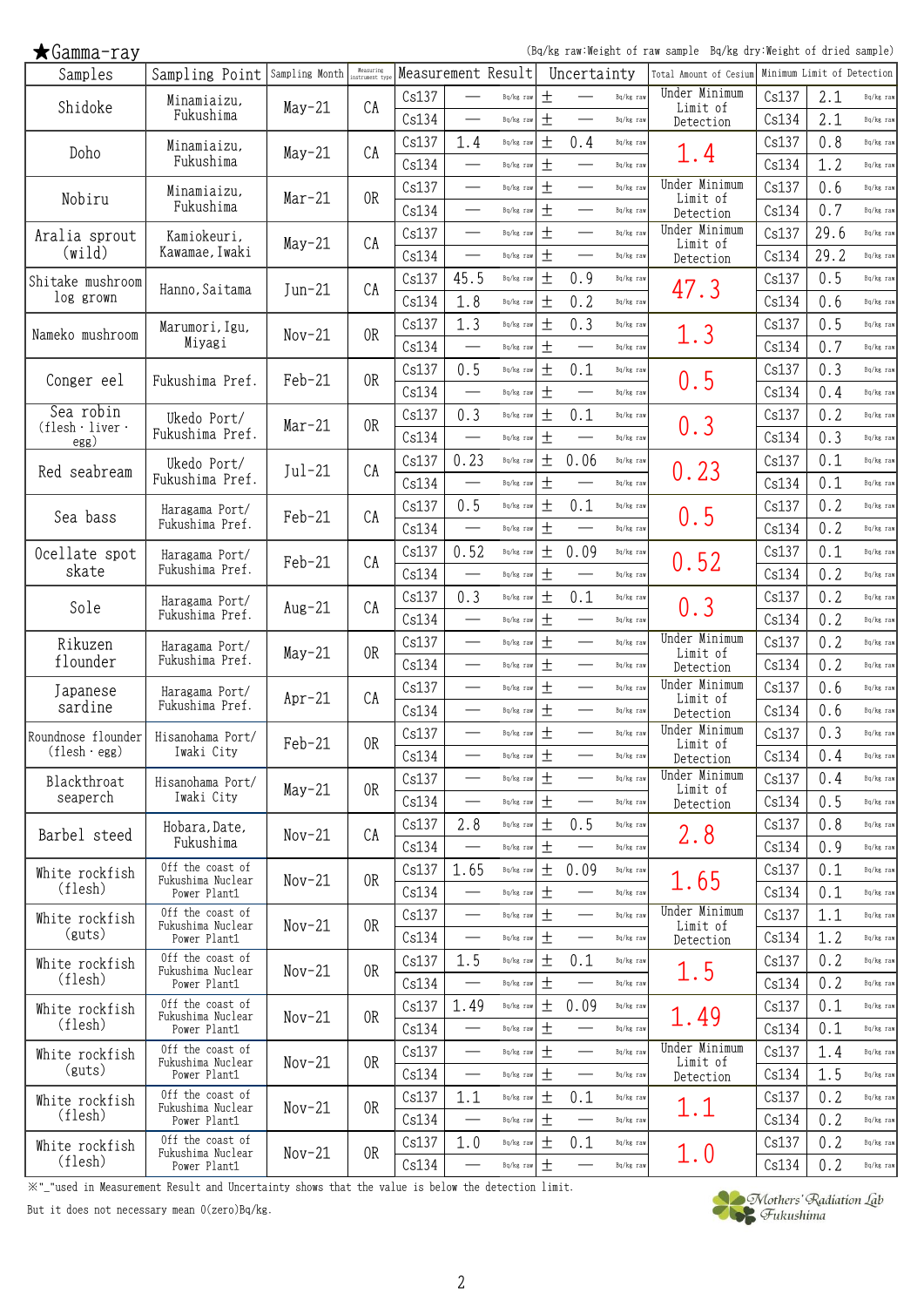(Bq/kg raw:Weight of raw sample Bq/kg dry:Weight of dried sample)

| Samples                  | Sampling Point                        | Sampling Month | Measuring<br>instrument tvp | Measurement Result |                                   |           |       | Uncertainty              |           | Total Amount of Cesium    |       | Minimum Limit of Detection |           |
|--------------------------|---------------------------------------|----------------|-----------------------------|--------------------|-----------------------------------|-----------|-------|--------------------------|-----------|---------------------------|-------|----------------------------|-----------|
| Fox jacopever            | Off the coast of<br>Fukushima Nuclear |                | 0R                          | Cs137              | 1.8                               | Bq/kg raw | 土     | 0.1                      | Bq/kg raw |                           | Cs137 | 0.2                        | Bq/kg raw |
| (flesh)                  | Power Plant1                          | $Nov-21$       |                             | Cs134              |                                   | Bq/kg raw | $\pm$ |                          | Bq/kg raw | 1.8                       | Cs134 | 0.2                        | Bq/kg raw |
| Fox jacopever            | Off the coast of<br>Fukushima Nuclear | $Nov-21$       | 0 <sub>R</sub>              | Cs137              | $\overline{\phantom{0}}$          | Bq/kg raw | $\pm$ |                          | Bq/kg raw | Under Minimum<br>Limit of | Cs137 | 1.1                        | Bq/kg raw |
| (guts)                   | Power Plant1                          |                |                             | Cs134              | $\overline{\phantom{0}}$          | Bq/kg raw | $\pm$ |                          | Bq/kg raw | Detection                 | Cs134 | 1.1                        | Bq/kg raw |
| Fox jacopever            | Off the coast of<br>Fukushima Nuclear | $Nov-21$       | 0 <sub>R</sub>              | Cs137              | 0.7                               | Bq/kg raw | $\pm$ | 0.1                      | Bq/kg raw | 0.7                       | Cs137 | 0.2                        | Bq/kg raw |
| (flesh)                  | Power Plant1                          |                |                             | Cs134              |                                   | Bq/kg raw | $\pm$ |                          | Bq/kg raw |                           | Cs134 | 0.2                        | Bq/kg raw |
| Fox jacopever            | Off the coast of<br>Fukushima Nuclear | $Nov-21$       | 0R                          | Cs137              |                                   | Bq/kg raw | $\pm$ |                          | Bq/kg raw | Under Minimum<br>Limit of | Cs137 | 1.6                        | Bq/kg raw |
| (guts)                   | Power Plant1                          |                |                             | Cs134              | $\overline{\phantom{0}}$          | Bq/kg raw | $\pm$ | $\overline{\phantom{a}}$ | Bq/kg raw | Detection                 | Cs134 | 1.5                        | Bq/kg raw |
| Goldeye<br>rockfish      | Off the coast of<br>Fukushima Nuclear | $Nov-21$       | 0R                          | Cs137              | 1.1                               | Bq/kg raw | $\pm$ | 0.1                      | Bq/kg raw | 1.1                       | Cs137 | 0.3                        | Bq/kg raw |
| (whole)                  | Power Plant1                          |                |                             | Cs134              |                                   | Bq/kg raw | $\pm$ |                          | Bq/kg raw |                           | Cs134 | 0.4                        | Bq/kg raw |
| Flounder                 | Off the coast of<br>Fukushima Nuclear | $Nov-21$       | 0 <sub>R</sub>              | Cs137              | 1.0                               | Bq/kg raw | $\pm$ | 0.1                      | Bq/kg raw | 1.0                       | Cs137 | 0.2                        | Bq/kg raw |
| (flesh)                  | Power Plant1                          |                |                             | Cs134              | $\overline{\phantom{0}}$          | Bq/kg raw | $\pm$ |                          | Bq/kg raw |                           | Cs134 | 0.2                        | Bq/kg raw |
| Flounder                 | Off the coast of<br>Fukushima Nuclear | $Nov-21$       | 0R                          | Cs137              |                                   | Bq/kg raw | $\pm$ |                          | Bq/kg raw | Under Minimum<br>Limit of | Cs137 | 0.8                        | Bq/kg raw |
| (guts)                   | Power Plant1                          |                |                             | Cs134              | $\qquad \qquad \qquad$            | Bq/kg raw | $\pm$ |                          | Bq/kg raw | Detection                 | Cs134 | 0.8                        | Bq/kg raw |
| Greenling                | Off the coast of<br>Fukushima Nuclear | $Nov-21$       | 0R                          | Cs137              | 0.97                              | Bq/kg raw | 土     | 0.09                     | Bq/kg raw | 0.97                      | Cs137 | 0.1                        | Bq/kg raw |
| (flesh)                  | Power Plant1                          |                |                             | Cs134              | $\overline{\phantom{0}}$          | Bq/kg raw | $\pm$ |                          | Bq/kg raw |                           | Cs134 | 0.1                        | Bq/kg raw |
| Greenling                | Off the coast of<br>Fukushima Nuclear | $Nov-21$       | 0 <sub>R</sub>              | Cs137              | 0.5                               | Bq/kg raw | $\pm$ | 0.2                      | Bq/kg raw | 0.5                       | Cs137 | 0.5                        | Bq/kg raw |
| (guts)                   | Power Plant1                          |                |                             | Cs134              |                                   | Bq/kg raw | $\pm$ |                          | Bq/kg raw |                           | Cs134 | 0.5                        | Bq/kg raw |
| Pseudolabrus<br>sieboldi | Off the coast of<br>Fukushima Nuclear | $Nov-21$       | 0R                          | Cs137              |                                   | Bq/kg raw | $\pm$ |                          | Bq/kg raw | Under Minimum<br>Limit of | Cs137 | 0.3                        | Bq/kg raw |
| (flesh)                  | Power Plant1                          |                |                             | Cs134              |                                   | Bq/kg raw | $\pm$ |                          | Bq/kg raw | Detection                 | Cs134 | 0.3                        | Bq/kg raw |
| Pseudolabrus<br>sieboldi | Off the coast of<br>Fukushima Nuclear | $Nov-21$       | 0R                          | Cs137              |                                   | Bq/kg raw | $\pm$ | $\overline{\phantom{0}}$ | Bq/kg raw | Under Minimum<br>Limit of | Cs137 | 0.1                        | Bq/kg raw |
| (guts)                   | Power Plant1                          |                |                             | Cs134              |                                   | Bq/kg raw | $\pm$ |                          | Bq/kg raw | Detection                 | Cs134 | 0.1                        | Bq/kg raw |
| Sea water A              | Off the coast of<br>Fukushima Nuclear | $Nov-21$       | CA                          | Cs137              | 0.008                             | Bq/L      |       | ± 0.0006                 | Bq/L      | 0.008                     | Cs137 | 0.001                      | Bq/L      |
| (surface)                | Power Plant1                          |                |                             | Cs134              |                                   | Bq/L      | $\pm$ |                          | Bq/L      |                           | Cs134 | 0.001                      | Bq/L      |
| Sea water A              | Off the coast of<br>Fukushima Nuclear | $Nov-21$       | CA                          | Cs137              | 0.01                              | Bq/L      |       | ± 0.0007                 | Bq/L      | 0.01                      | Cs137 | 0.001                      | Bq/L      |
| (lower)                  | Power Plant1                          |                |                             | Cs134              | $\overbrace{\phantom{123221111}}$ | Bq/L      | $\pm$ |                          | Bq/L      |                           | Cs134 | 0.001                      | Bq/L      |
| Sea water B              | Off the coast of<br>Fukushima Nuclear | $Nov-21$       | CA                          | Cs137              | 0.009                             | Bq/L      |       | ± 0.0006                 | Bq/L      | 0.009                     | Cs137 | 0.001                      | Bq/L      |
| (surface)                | Power Plant1                          |                |                             | Cs134              |                                   | Bq/L      | $\pm$ |                          | Bq/L      |                           | Cs134 | 0.001                      | Bq/L      |
| Sea water B              | Off the coast of<br>Fukushima Nuclear | $Nov-21$       | CA                          | Cs137              | 0.01                              |           |       | $Bq/L$ $\pm$ 0.0006      | Bq/L      | 0.01                      |       | Cs137 0.001                | Bq/L      |
| (lower)                  | Power Plant1                          |                |                             | Cs134              |                                   | Bq/L      | $\pm$ |                          | Bq/L      |                           | Cs134 | 0.001                      | Bq/L      |
| Sea water C              | Off the coast of<br>Fukushima Nuclear | $Nov-21$       | CA                          | Cs137              | 0.007                             | Bq/L      |       | ± 0.0006                 | Bq/L      | 0.007                     | Cs137 | 0.001                      | Bq/L      |
| (surface)                | Power Plant1                          |                |                             | Cs134              | $\overline{\phantom{0}}$          | Bq/L      | $\pm$ |                          | Bq/L      |                           | Cs134 | 0.001                      | Bq/L      |
| Sea water C              | Off the coast of<br>Fukushima Nuclear | $Nov-21$       | CA                          | Cs137              | 0.009                             | Bq/L      |       | ± 0.0006                 | Bq/L      | 0.009                     | Cs137 | 0.001                      | Bq/L      |
| (lower)                  | Power Plant1                          |                |                             | Cs134              | $\overline{\phantom{0}}$          | Bq/L      | 土     |                          | Bq/L      |                           | Cs134 | 0.001                      | Bq/L      |
| Sea water D              | Off the coast of<br>Fukushima Nuclear | $Nov-21$       | 0 <sub>R</sub>              | Cs137              | 0.008                             | Bq/L      |       | ± 0.0006                 | Bq/L      |                           |       | Cs137 0.0009               | Bq/L      |
| (surface)                | Power Plant1                          |                |                             | Cs134              |                                   | Bq/L      | $\pm$ |                          | Bq/L      | 0.008                     | Cs134 | 0.001                      | Bq/L      |
| Sea water D              | Off the coast of<br>Fukushima Nuclear | $Nov-21$       | CA                          | Cs137              | 0.011                             | Bq/L      |       | ± 0.0007                 | Bq/L      |                           | Cs137 | 0.001                      | Bq/L      |
| (lower)                  | Power Plant1                          |                |                             | Cs134              | $\overline{\phantom{0}}$          | Bq/L      | 土     | $\overline{\phantom{0}}$ | Bq/L      | 0.011                     | Cs134 | 0.001                      | Bq/L      |
| Sea water                | Tomioka Port/                         | $Nov-21$       | CA                          | Cs137              | 0.021                             | Bq/L      |       | ± 0.0008                 | Bq/L      |                           | Cs137 | 0.001                      | Bq/L      |
| (surface)                | Fukushima Pref.                       |                |                             | Cs134              |                                   | Bq/L      | $\pm$ | $\overline{\phantom{0}}$ | Bq/L      | 0.021                     | Cs134 | 0.001                      | Bq/L      |
|                          | Shiraki Port/                         |                |                             | Cs137              |                                   | Bq/kg raw | $\pm$ |                          | Bq/kg raw | Under Minimum             | Cs137 | 2.1                        | Bq/kg raw |
| Pine leaves              | Fukui Pref.                           | $Sep-21$       | CA                          | Cs134              |                                   | Bq/kg raw | 土     |                          | Bq/kg raw | Limit of<br>Detection     | Cs134 | 1.9                        | Bq/kg raw |

※"\_"used in Measurement Result and Uncertainty shows that the value is below the detection limit.

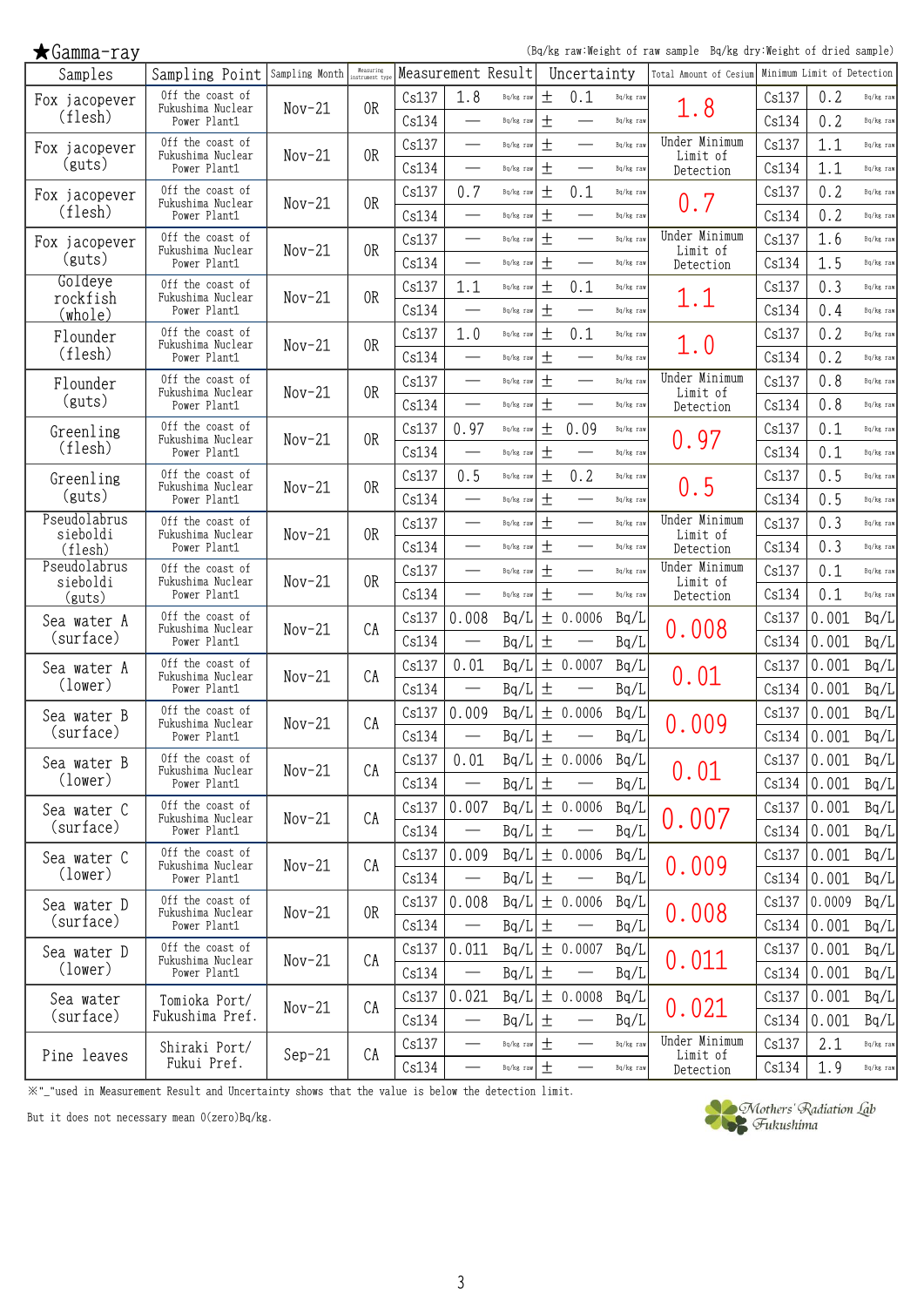★Beta-ray Measuring instrument Feature Liquid Scintillation Counter Product of Hidex Product of PerkinElmer Japan Equipment for measuring low-energy HIDEX 300SLL Quantulus GCT 622 beta-ray emission nuclides Measuring nuclide Strontium90 Half-life 30 years Organically bound 3H Harf-life 12.3 years Free-water 3H Harf-life 12.3 years All samples are measured in liquid *OPLATFORM* condition after several days of **STATISTICS** pretreatment.

|                                    |                                                       |                |          |                                        | (Bq/Kg raw:Weight of raw sample Bq/Kg dry:Weight of dried sample) |   |             |                    |      |                              |
|------------------------------------|-------------------------------------------------------|----------------|----------|----------------------------------------|-------------------------------------------------------------------|---|-------------|--------------------|------|------------------------------|
| Samples                            | Sampling Point                                        | Sampling Month |          | Measurement Result                     |                                                                   |   | Uncertainty |                    |      | Minimum Limit of Detection   |
| Tap water                          | Onahamahanabatake,<br>Iwaki                           | $0ct-21$       | T (Free) | 0.29                                   | Bq/L                                                              | 土 | 0.16        | Bq/L               | 0.14 | Bq/L                         |
| Sea water A<br>(surface)           | Off the coast of<br>Fukushima Nuclear<br>Power Plant1 | $Nov-21$       | T (Free) | Under Minimum<br>Limit of<br>Detection | Bq/L                                                              | 土 |             | Bq/L               | 0.15 | Bq/L                         |
| Sea water B<br>(surface)           | Off the coast of<br>Fukushima Nuclear<br>Power Plant1 | $Nov-21$       | T (Free) | Under Minimum<br>Limit of<br>Detection | Bq/L                                                              | 土 |             | Bq/L               | 0.17 | Bq/L                         |
| Sea water C<br>(surface)           | Off the coast of<br>Fukushima Nuclear<br>Power Plant1 | $Nov-21$       | T (Free) | Under Minimum<br>Limit of<br>Detection | Bq/L                                                              | 土 |             | Bq/L               | 0.17 | Bq/L                         |
| Rice                               | Namie, Futaba,<br>Fukushima                           | $0ct-20$       | Sr90     | Under Minimum<br>Limit of<br>Detection | Bq/kg dry                                                         | 土 |             | $Bq/kg$ dry $0.15$ |      | Bq/kg dry                    |
| Rice                               | Shinchi, Soma,<br>Fukushima                           | $0ct-20$       | Sr90     | Under Minimum<br>Limit of<br>Detection | Bq/kg dry                                                         | 土 |             | Bq/kg dry $0.12$   |      | Bq/kg dry                    |
| Rice                               | Tomitsu, Iwaki                                        | $0ct-21$       | Sr90     | Under Minimum<br>Limit of<br>Detection | Bq/kg dry                                                         | 土 |             | Bq/kg dry $0.11$   |      | Bq/kg dry                    |
| Japanese white<br>radish(pulp)     | Soma, Fukushima                                       | $Nov-18$       | Sr90     | Under Minimum<br>Limit of<br>Detection | Bq/kg dry                                                         | 土 |             | $Bq/kg$ dry $0.21$ |      | Bq/kg dry                    |
| Japanese white<br>radish(leaf)     | Soma, Fukushima                                       | $Nov-18$       | Sr90     | 1.22                                   | Bq/kg dry                                                         | 土 | 0.12        | Bq/kg dry $0.17$   |      | Bq/kg dry                    |
| Turnip                             | Iitate, Soma,<br>Fukushima                            | $Apr-19$       | Sr90     | 0.59                                   | Bq/kg dry                                                         | 土 | 0.16        |                    |      | $Bq/kg$ dry 0.24 $Bq/kg$ dry |
| Yuzu                               | Okuma, Futaba,<br>Fukushima                           | Jan-19         | Sr90     | 3.70                                   | Bq/kg dry                                                         | 土 | 0.11        | $Bq/kg$ dry $0.13$ |      | Bq/kg dry                    |
| Persimmon<br>(peel, calyx)         | Iitate, Soma,<br>Fukushima                            | $Nov-18$       | Sr90     | Under Minimum<br>Limit of<br>Detection | Bq/kg dry                                                         | 土 |             | $Bq/kg$ dry $0.47$ |      | Bq/kg dry                    |
| Persimmon<br>(peel, calyx)         | Kashima,<br>Minamisoma,<br>Fukushima                  | $Nov-18$       | Sr90     | Under Minimum<br>Limit of<br>Detection | Bq/kg dry                                                         | 土 |             |                    |      | $Bq/kg$ dry $0.19$ Bq/kg dry |
| Soil                               | Okuma, Futaba,<br>Fukushima                           | $0ct-21$       | Sr90     | Under Minimum<br>Limit of<br>Detection | Bq/kg dry                                                         | 土 |             | $Bq/kg$ dry 1.56   |      | Bq/kg dry                    |
| Soil                               | Okuma, Futaba,<br>Fukushima                           | $0ct-21$       | Sr90     | Under Minimum<br>Limit of<br>Detection | Bq/kg dry                                                         | 土 |             | $Bq/kg$ dry 1.87   |      | Bq/kg dry                    |
| Soil                               | Shimookeuri,<br>Kawamae, Iwaki                        | $Nov-21$       | Sr90     | Under Minimum<br>Limit of<br>Detection | Bq/kg dry                                                         | 土 |             | $Bq/kg$ dry $0.91$ |      | Bq/kg dry                    |
| Lake bottom soil<br>$(0-5cm$ deep) | Lake Hibara/<br>Fukushima Pref.                       | $0ct-21$       | Sr90     | Under Minimum<br>Limit of<br>Detection | Bq/kg dry                                                         | 土 |             | $Bq/kg$ dry 1.55   |      | Bq/kg dry                    |

※"\_" used in Measurement Result and Uncertainty shows that the value is below the detection limit. .

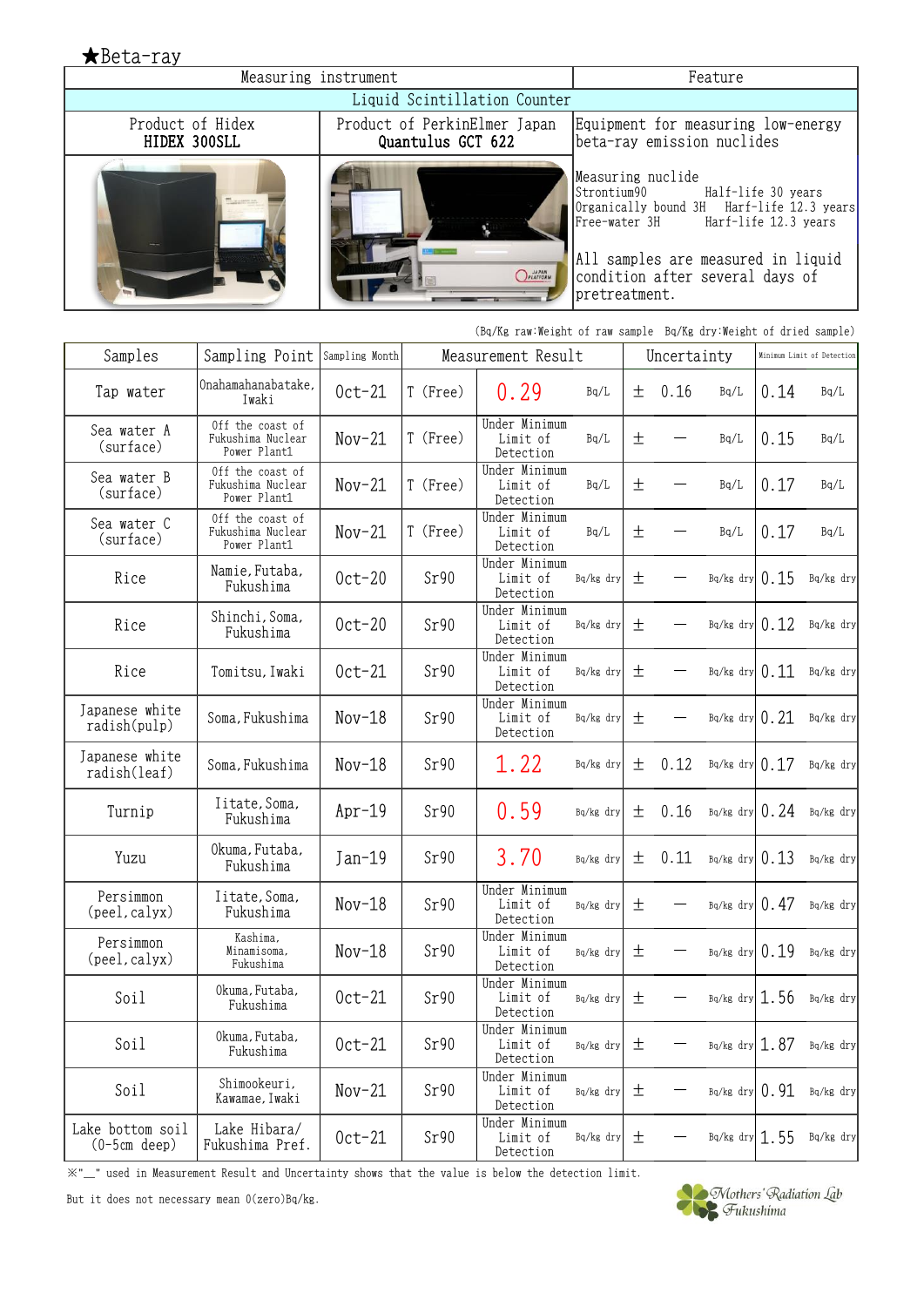| $\bigstar$ Beta-ray |  |  |  |
|---------------------|--|--|--|
|---------------------|--|--|--|

(Bq/Kg raw:Weight of raw sample Bq/Kg dry:Weight of dried sample)

| Samples                              | Sampling Point                                        | Sampling Month |      | Measurement Result                     |                 |       | Uncertainty              |                    | Minimum Limit of Detection |                            |
|--------------------------------------|-------------------------------------------------------|----------------|------|----------------------------------------|-----------------|-------|--------------------------|--------------------|----------------------------|----------------------------|
| Lake bottom soil<br>$(5-10cm$ deep)  | Lake Hibara/<br>Fukushima Pref.                       | $0ct-21$       | Sr90 | Under Minimum<br>Limit of<br>Detection | Bq/kg dry $\pm$ |       |                          | $-$ Bq/kg dry 1.66 |                            | Bq/kg dry                  |
| Lake bottom soil<br>$(10-15cm$ deep) | Lake Hibara/<br>Fukushima Pref.                       | $0ct-21$       | Sr90 | Under Minimum<br>Limit of<br>Detection | Bq/kg dry       | 土     |                          |                    |                            | Bq/kg dry $1.54$ Bq/kg dry |
| Lake bottom soil<br>$(25-30cm$ deep) | Lake Hibara/<br>Fukushima Pref.                       | $0ct-21$       | Sr90 | Under Minimum<br>Limit of<br>Detection | Bq/kg dry $\pm$ |       | $\overline{\phantom{m}}$ |                    |                            | Bq/kg dry $1.59$ Bq/kg dry |
| Sea water A<br>(surface)             | Off the coast of<br>Fukushima Nuclear<br>Power Plant1 | $Nov-21$       | Sr90 | Under Minimum<br>Limit of<br>Detection | Bq/L            | 土     |                          | Bq/L               | 0.0007                     | Bq/L                       |
| Sea water A<br>(lower)               | Off the coast of<br>Fukushima Nuclear<br>Power Plant1 | $Nov-21$       | Sr90 | Under Minimum<br>Limit of<br>Detection | Bq/L            | $\pm$ |                          | Bq/L               | 0.0007                     | Bq/L                       |
| Sea water B<br>(surface)             | Off the coast of<br>Fukushima Nuclear<br>Power Plant1 | $Nov-21$       | Sr90 | Under Minimum<br>Limit of<br>Detection | Bq/L            | 土     |                          | Bq/L               | 0.0007                     | Bq/L                       |
| Sea water B<br>(lower)               | Off the coast of<br>Fukushima Nuclear<br>Power Plant1 | $Nov-21$       | Sr90 | 0.0011                                 | Bq/L            |       | $\pm$ 0.0004             | Bq/L               | 0.0006                     | Bq/L                       |
| Sea water C<br>(surface)             | Off the coast of<br>Fukushima Nuclear<br>Power Plant1 | $Nov-21$       | Sr90 | Under Minimum<br>Limit of<br>Detection | Bq/L            | 土     |                          | Bq/L               | 0.0007                     | Bq/L                       |
| Sea water C<br>(lower)               | Off the coast of<br>Fukushima Nuclear<br>Power Plant1 | $Nov-21$       | Sr90 | 0.001                                  | Bq/L            |       | $\pm$ 0.0005             | Bq/L               | 0.0008                     | Bq/L                       |
| Sea water D<br>(surface)             | Off the coast of<br>Fukushima Nuclear<br>Power Plant1 | $Nov-21$       | Sr90 | Under Minimum<br>Limit of<br>Detection | Bq/L            | 土     |                          | Bq/L               | 0.0006                     | Bq/L                       |
| Sea water D<br>(lower)               | Off the coast of<br>Fukushima Nuclear<br>Power Plant1 | $Nov-21$       | Sr90 | Under Minimum<br>Limit of<br>Detection | Bq/L            | 土     |                          | Bq/L               | 0.0006                     | Bq/L                       |

※"\_" used in Measurement Result and Uncertainty shows that the value is below the detection limit.